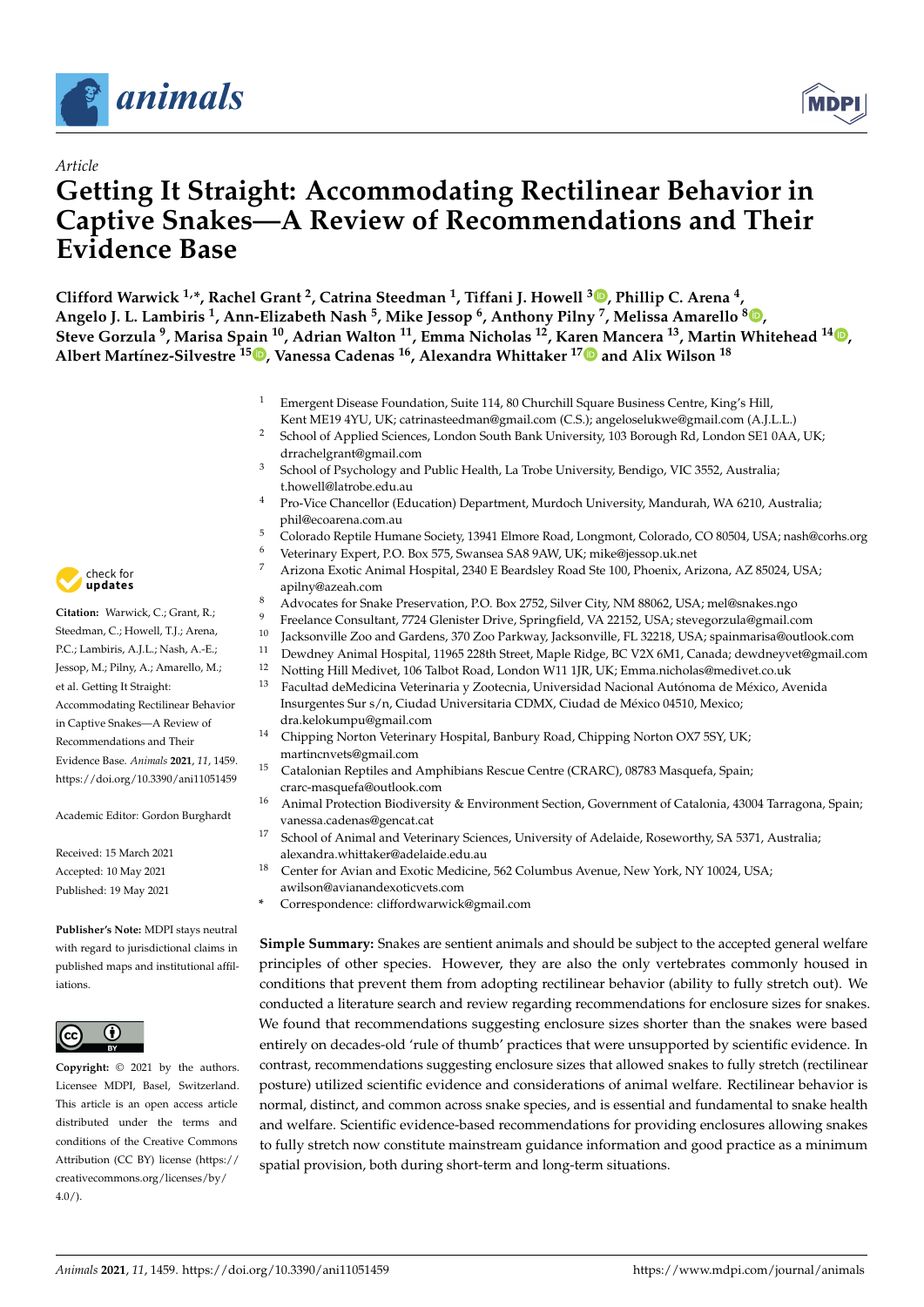**Abstract:** Snakes are sentient animals and should be subject to the accepted general welfare principles of other species. However, they are also the only vertebrates commonly housed in conditions that prevent them from adopting rectilinear behavior (ability to fully stretch out). To assess the evidence bases for historical and current guidance on snake spatial considerations, we conducted a literature search and review regarding recommendations consistent with or specifying  $\geq 1 \times$  and <1  $\times$  snake length enclosure size. We identified 65 publications referring to snake enclosure sizes, which were separated into three categories: peer-reviewed literature (article or chapter appearing in a peerreviewed journal or book, *n* = 31), grey literature (government or other report or scientific letter,  $n = 18$ ), and opaque literature (non-scientifically indexed reports, care sheets, articles, husbandry books, website or other information for which originating source is not based on scientific evidence or where scientific evidence was not provided,  $n = 16$ ). We found that recommendations suggesting enclosure sizes shorter than the snakes were based entirely on decades-old 'rule of thumb' practices that were unsupported by scientific evidence. In contrast, recommendations suggesting enclosure sizes that allowed snakes to fully stretch utilized scientific evidence and considerations of animal welfare. Providing snakes with enclosures that enable them to fully stretch does not suggest that so doing allows adequate space for all necessary normal and important considerations. However, such enclosures are vital to allow for a limited number of essential welfare-associated behaviors, of which rectilinear posturing is one, making them absolute minimum facilities even for short-term housing.

**Keywords:** literature review; reptile husbandry; enclosure size; space; body posture

# **1. Introduction**

Snakes are kept in captivity in a variety of situations, including zoo exhibits; laboratories; culinary, skin, and curio producers; various pet industry facilities; and in private homes [\[1–](#page-15-0)[4\]](#page-15-1). Reptiles generally are subject to many misconceptions and underestimations regarding both their lives in nature and their needs in captivity [\[3](#page-15-2)[,5](#page-15-3)[,6\]](#page-15-4), leading to an existence in captivity of frequent deprivation, even in the best zoo facilities [\[7\]](#page-15-5). Implicit bias—much of it embedded in popular culture—can also be identified as a source of distorted perceptions that may mislead researchers and the public alike [\[3,](#page-15-2)[5\]](#page-15-3). One perennial issue is that many snakes are confined to enclosures in which they cannot fully stretch their bodies, notably in the exotic pet trading and keeping sector [\[8\]](#page-15-6). For example, a recent survey [\[9\]](#page-16-0) found that 42% of private snake keepers held their animals in vivaria where they could not stretch out.

Reptiles, including snakes, are increasingly recognized for their behavioral and cognitive complexities, as well as for their physiological and anatomical mechanisms for processing pain and stress [\[7](#page-15-5)[,10–](#page-16-1)[16\]](#page-16-2). Snakes are sentient animals with relevant attributes comparable to avian and mammalian taxa [\[17](#page-16-3)[,18\]](#page-16-4); they all share an ancestral heritage suggesting such sentience is present within all these animal groups. Accordingly, these reptiles should be considered subject to the accepted sensitivities and general welfare principles currently afforded other species.

### *1.1. Established Animal Welfare Principles*

Principles common to animal welfare science include encouraging positive welfare states and discouraging negative welfare states. Welfare states are characterized by an animal's physical condition as well as by its subjective mental state, and—perhaps fundamentally—the extent to which an animal may manifest control or 'individual agency' over interactions with its environment [\[19–](#page-16-5)[22\]](#page-16-6). For example, Broom [\[21\]](#page-16-7) described five factors illustrating where control, or lack of it, may impact animal welfare (Table [1\)](#page-2-0).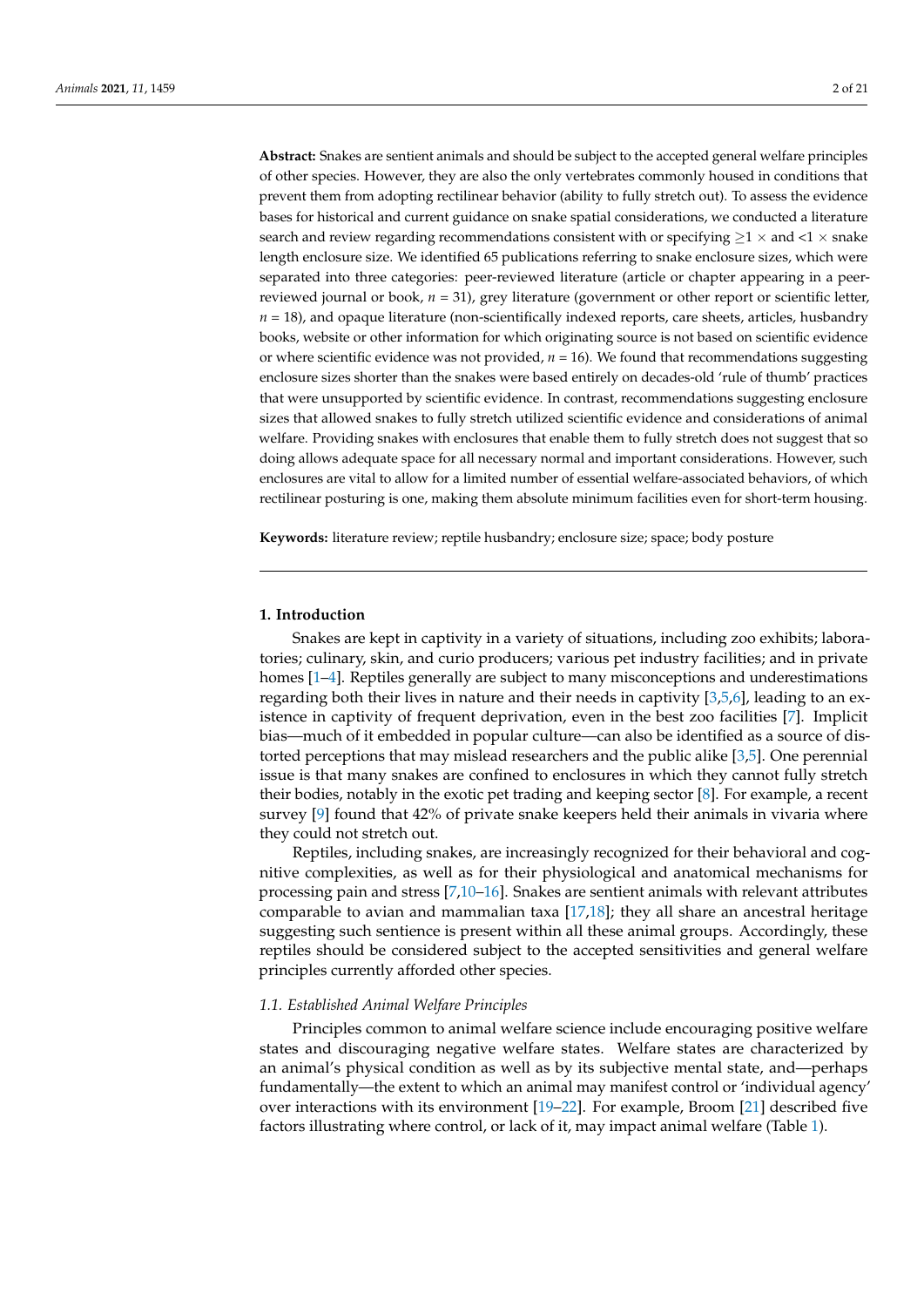| Factor                       | Description                                                                                                                                    |  |
|------------------------------|------------------------------------------------------------------------------------------------------------------------------------------------|--|
| 1. Difficulties in movements | Environment features that restrict ability to move normally or<br>adopt normal postures or positions.                                          |  |
| 2. Frustration               | Animals knowing how to exercise controlled interactions with<br>their environment, but being thwarted from performing them in<br>a normal way. |  |
| 3. Absence of specific input | Absence of essential stimuli.                                                                                                                  |  |
| 4. Insufficient stimulation  | Thwarted innate psychological and behavioral needs for stimuli<br>in a low complexity environment-or sensory deprivation.                      |  |
| 5. Overstimulation           | Overload of stimuli.                                                                                                                           |  |

<span id="page-2-0"></span>**Table 1.** Broom's [\[21\]](#page-16-7) five factors illustrating where control, or lack of it, may impact animal welfare.

These welfare factors have been used to develop enduring guidelines, such as the Five Freedoms [\[23](#page-16-8)[,24\]](#page-16-9), and the more recent Five Domains Model [\[25\]](#page-16-10) (Table [2\)](#page-2-1), that apply to all animals.

<span id="page-2-1"></span>**Table 2.** Mellor's [\[25\]](#page-16-10) Five Domains Model (reduced and summarized) illustrating positive states and animal welfare. Factors highlighted in bold text suggested as notably relevant to snake positive or negative welfare, and improved by greater space or hindered by lesser space.

| Domain          | Description                                                                                                                                                                                                                                                                                                                                                                                                                                                                                                                                                                                |
|-----------------|--------------------------------------------------------------------------------------------------------------------------------------------------------------------------------------------------------------------------------------------------------------------------------------------------------------------------------------------------------------------------------------------------------------------------------------------------------------------------------------------------------------------------------------------------------------------------------------------|
| 1. Nutrition    | Opportunities to: drink enough water; eat enough food; eat a balanced diet;<br>eat a variety of foods; eating correct quantities.                                                                                                                                                                                                                                                                                                                                                                                                                                                          |
| 2. Environment  | Available conditions: thermally tolerable; suitable substrate; space for freer<br>movement; fresh air; pleasant/tolerable odors; light intensity tolerable;<br>noise exposure acceptable; normal environmental variability; predictability.                                                                                                                                                                                                                                                                                                                                                |
| 3. Health       | Little or no: disease; injury; functional impairment; poisoning. Body<br>condition appropriate; good fitness level.                                                                                                                                                                                                                                                                                                                                                                                                                                                                        |
| 4. Behavior     | 'Agency' exercised via: varied, novel, engaging environmental challenges;<br>congenial sensory inputs; available engaging choices; free movement;<br>exploration; foraging/hunting; bonding/reaffirming bonds; rearing young;<br>playing; sexual activity; using refuges, retreat, or defensive attack;<br>sleep/rest sufficient.                                                                                                                                                                                                                                                          |
| 5. Mental state | Wetting/quenching pleasures of drinking; pleasures of different<br>tastes/smells/textures; pleasure of salt taste; masticatory pleasures;<br>postprandial satiety; gastrointestinal comfort; forms of comfort - thermal,<br>physical, respiratory, olfactory, auditory, visual; variety-related comfort;<br>comfort of good health and high functional capacity; vitality of fitness;<br>calmness; engaged, in control; affectionate sociability; maternally rewarded;<br>excitation/playfulness; sexual gratification; secure/protected/confident;<br>likes novelty; energized/refreshed. |

In essence, the Five Domains Model uses several elements that seek to identify establishment of positive states, rather than merely avoidance of negative states, and where successful, these positive states should culminate in a positive mental state—or a defining indication of a 'life worth living'. As indicated using bold type in Table [2,](#page-2-1) each of those factors as a minimum are relevant to promoting positive or (if unmet) negative welfare states in snakes [\[8](#page-15-6)[,26\]](#page-16-11).

## *1.2. Established Welfare Principles Applied to Snakes*

Although several welfare models (as above) are important, we have focused on the relevance of the five points developed by Broom [\[21\]](#page-16-7), and we considered these specifically in relation to snakes. Environments that do not permit snakes to fully stretch their bodies are clearly contrary to welfare principle 1. Snakes that cannot fully stretch (or express other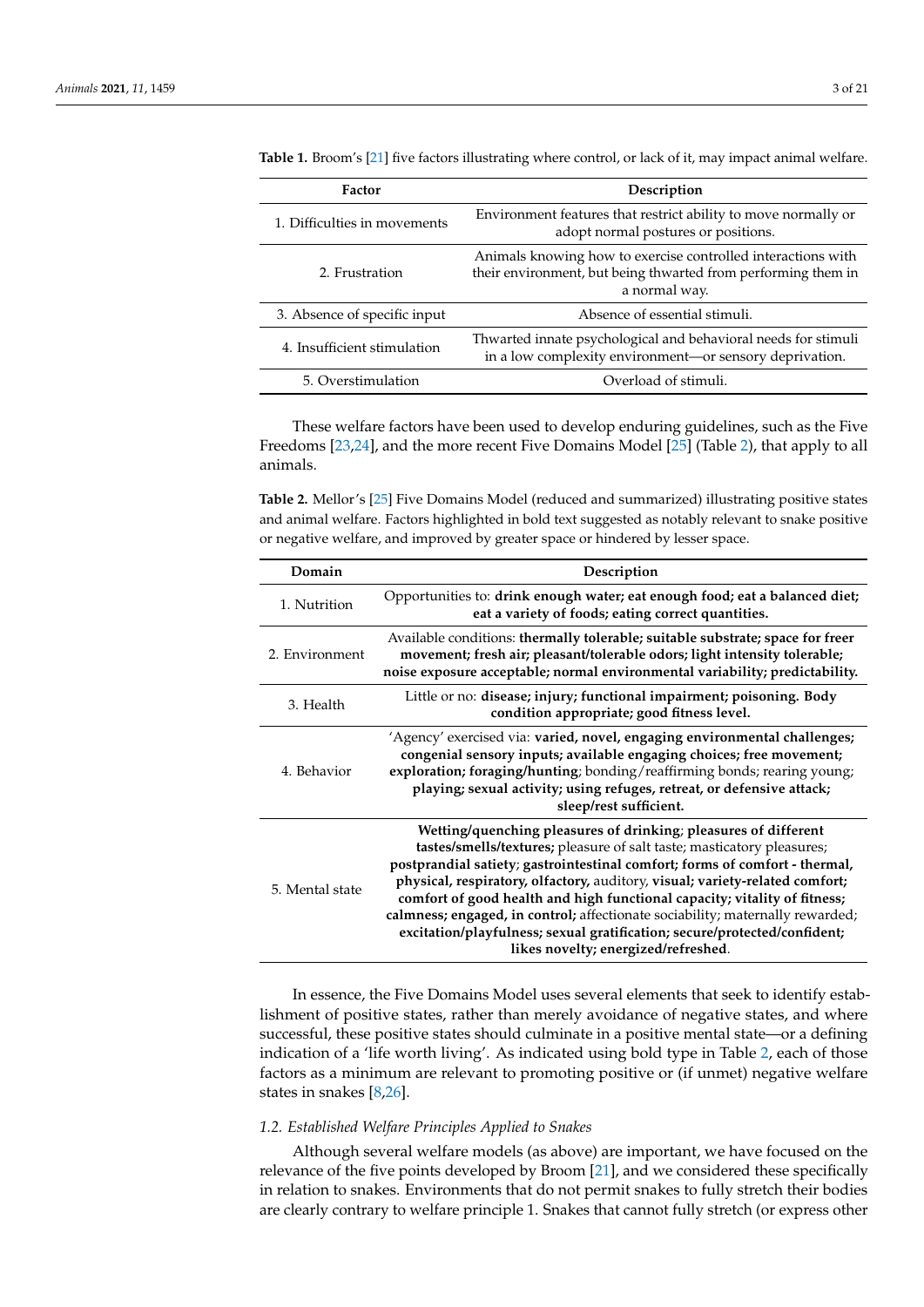spatially dependent behaviors) or escape confinement are compromised under welfare principle 2. Unenriched and spatially deprived enclosures do not allow for welfare principle 3. Snakes, like all reptiles, have strong ancestral (innate) traits and associated drive states, including locomotor and exploratory behaviors that are thwarted under spatially restrictive conditions, thus compromising welfare principle 4. Extraneous disturbances due to handling, noise, light, conspecific, or other disturbances are probably relevant stimuli compromising welfare principle 5.

In addition, there are numerous reptile- and snake-specific welfare considerations. Fundamental ectothermy and its associated precise thermoregulatory needs are highly relevant to physiological, behavioral, and psychological states [\[10,](#page-16-1)[15,](#page-16-12)[16,](#page-16-2)[27\]](#page-16-13). Very small enclosures limit thermal (and light—including UVB) gradients, make humidity and temperature control difficult, potentially affecting holistic health. Spatial deficiencies also restrict exercise and reduce the amount of enrichment that can be provided, in the form of physical 'cage furniture', such as hides, pools, and branches, and in the form of environmental variation of temperature and lighting.

In snakes, strong innate ancestral traits greatly determine ontogenetic behavioral and psychological states [\[7](#page-15-5)[,11](#page-16-14)[,28\]](#page-16-15). Particular metabolic and energetic dynamics affect behavioral responses, immunity, and healing [\[10](#page-16-1)[,29\]](#page-16-16). Nocturnalism, which is common among snakes, typically conflicts with human activity patterns, invites disturbances, and compromises welfare assessments by observers [\[8,](#page-15-6)[27\]](#page-16-13).

## *1.3. Snake Rectilinear Behavior and Ability to Fully Stretch*

Snake rectilinear behavior (i.e., adopting a straight-line or near straight-line posture stretching-out) is a common, distinct, and normal feature of snake biology during locomotion and rest activities [\[8,](#page-15-6)[30\]](#page-16-17). Several studies have examined snake rectilinear behavior in captivity, and its importance. For example, a study of rectilinear behavior among 65 snakes of 31 species at eight zoos in Canada and the UK and found that within one hour of observation 24 snakes (37%) of 14 species (45%) 'stretched-out' [\[8\]](#page-15-6). Given that this study was conducted under diurnal conditions, whereas many or most snakes are nocturnal, crepuscular, or fossorial, the results may, in fact, underestimate rectilinear behavior in snakes, and confirm that adoption of rectilinear positions is a common and normal component of snake behavior among individuals generally and across a range of species. That investigation also documented a range of 22 reported clinical problems (e.g., rostral abrasions, dermatitis, obesity, infection, co-occupant injury, constipation, and degenerative joint disease) and 24 behavioral problems (e.g., interaction with transparent boundaries, hyperactivity, hypoactivity, co-occupant aggression, hyperalertness, head-hiding, and freezing) associated with confinement of snakes in smaller enclosures, with an emphasis on housing that prevented rectilinear behavior. The findings for this study [\[8\]](#page-15-6) were supported by expert opinion from veterinarians specializing in exotic species.

Another study [\[26\]](#page-16-11) showed that snakes in smaller and/or less enriched enclosures, notably those in which they could not fully stretch, displayed greater signs of stress than those in larger more enriched enclosures, and that important normal behaviors are thwarted under more restrictive conditions, concluding that snakes must be able to perform rectilinear behavior within enclosures. For example, observations of positive and negative behavioral welfare indicators among 35 captive-bred ball pythons (*Python regius*) compared larger enriched enclosures in which snakes could fully stretch their bodies with those kept in rack system housing, which is well-known to involve minimalistic and spatially highly restrictive conditions [\[26\]](#page-16-11).

Results showed that snakes in racks experienced considerable restriction regarding species-typical behaviors, and the study concluded that such housing did not meet acceptable welfare standards. Another study involving over 700 snakes in private homes showed that in vivaria  $< 1 \times$  snake length (SL) there were more clinical signs of stress than those in  $>1 \times SL$  conditions; thus, snakes in smaller enclosures exhibited more signs of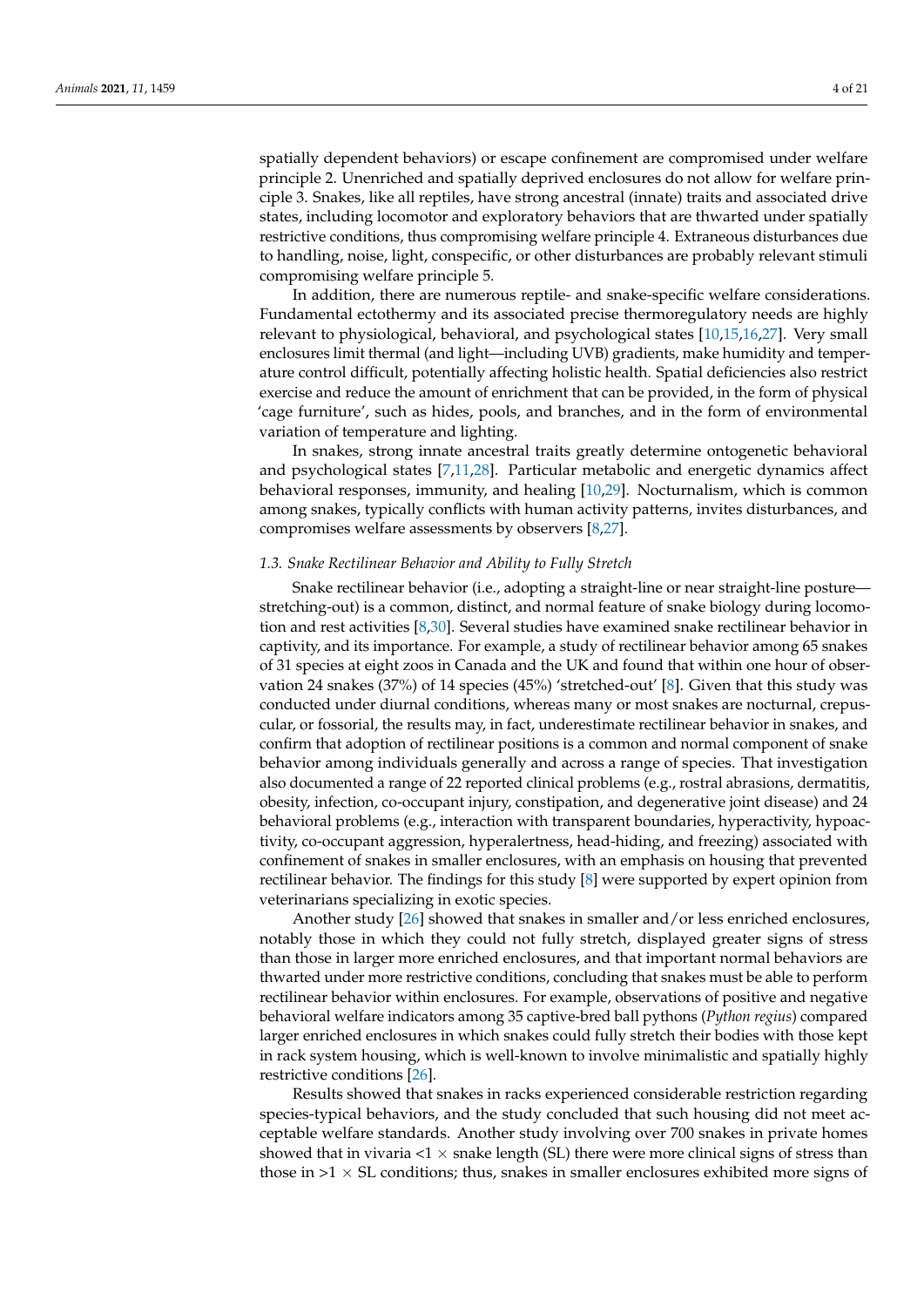captivity-stress [\[31\]](#page-16-18). A list of clinical signs of stress can be found in Warwick et al. [\[8\]](#page-15-6), examples of which are cited above.

Numerous other experimental and review studies show that snakes display preferences for, and greater security in, larger more naturalistic conditions, and that such environments favor snake welfare (e.g., [\[28,](#page-16-15)[32](#page-16-19)[–41\]](#page-17-0)). Environments that do not address normal biological and behavioral needs (e.g., regarding space, thermal, lighting, and humidity ranges, interactive enrichment provisions, and social elements (where relevant)), should be considered incongruent with snake welfare ('negative states'). Relatedly, factors consistent with snake welfare ('positive states') [\[25\]](#page-16-10) are also important, as provided in Mellor's Five Domains model (Table [2\)](#page-2-1).

Rectilinear movements and postures are considered to be associated with expression and facilitation of comfort (e.g., relaxed state and muscular health), and the relief of discomfort (e.g., digestive tensions) in snakes (e.g., [\[8,](#page-15-6)[26](#page-16-11)[,28,](#page-16-15)[39\]](#page-17-1)). Accordingly, ability to perform rectilinear behavior is relevant both in the context of avoiding negative states (i.e., its deprivation leads to stress and harm) as well as achieving positive states (i.e., expression of quiescence and comfort). Although snakes may exhibit one or more minor body curvatures during some rectilinear movements or postures, such behavior does not detract from the importance of accommodating the full-length of the animals. Overly small and restrictive enclosures inherently also limit the inclusion of habitat features that may promote normal and natural movement, thus reducing behaviors that can be expressed. It is important that guidelines for snake husbandry use the best, most recent recommendations based on the weight of available evidence. Despite this, much guidance, both historical and present, advocates insufficient space to meet the needs of captive snakes—which are the only vertebrates regularly prevented from being able to extend to their full length in their cages, or vivaria. Therefore, in this article we review and summarize the literature, and the available evidence, for and against the need to allow captive snakes to stretch out fully in their enclosures.

#### **2. Materials and Methods**

Review literature was provided from authors' libraries and supplemented with a systematic Google Scholar (unlimited time frame) search, thus filtering out non-scientific materials, and Google searches for peer-reviewed publications using the following terms: 'snake' + 'accommodation' + 'space' + 'spatial' + 'vivarium' + 'enclosure' + 'cage' + 'length', as progressive new search additions. Other published materials relating to snake spatial considerations that originated in veterinary journals, position statements, and relevant reports were also included where identified, although separately from the tabulated summary of peer-reviewed literature.

We separated literature into three categories (peer-reviewed literature, grey literature, and opaque literature) according to their following characteristics: peer-reviewed literature = article or chapter appearing in a peer-reviewed journal or book; grey literature = government or other report or scientific letter identified through Google Scholar; opaque literature = non-scientifically indexed reports, care sheets, articles, husbandry books, websites or other information for which originating source was not based on scientific evidence or where scientific evidence was not provided.

Two cited studies [\[26](#page-16-11)[,31\]](#page-16-18) do not feature in Table 3 or Figure 1 because, at the present time, they remain in the peer-review and publication process. However, because one of these studies [\[26\]](#page-16-11) has a 'doi' reference, we have included it as presently grey literature in Table 5, and we appreciate that this may (along with reference [\[31\]](#page-16-18)) advance to the full peer-reviewed and published status in due course, in which case they would both qualify for Table 3.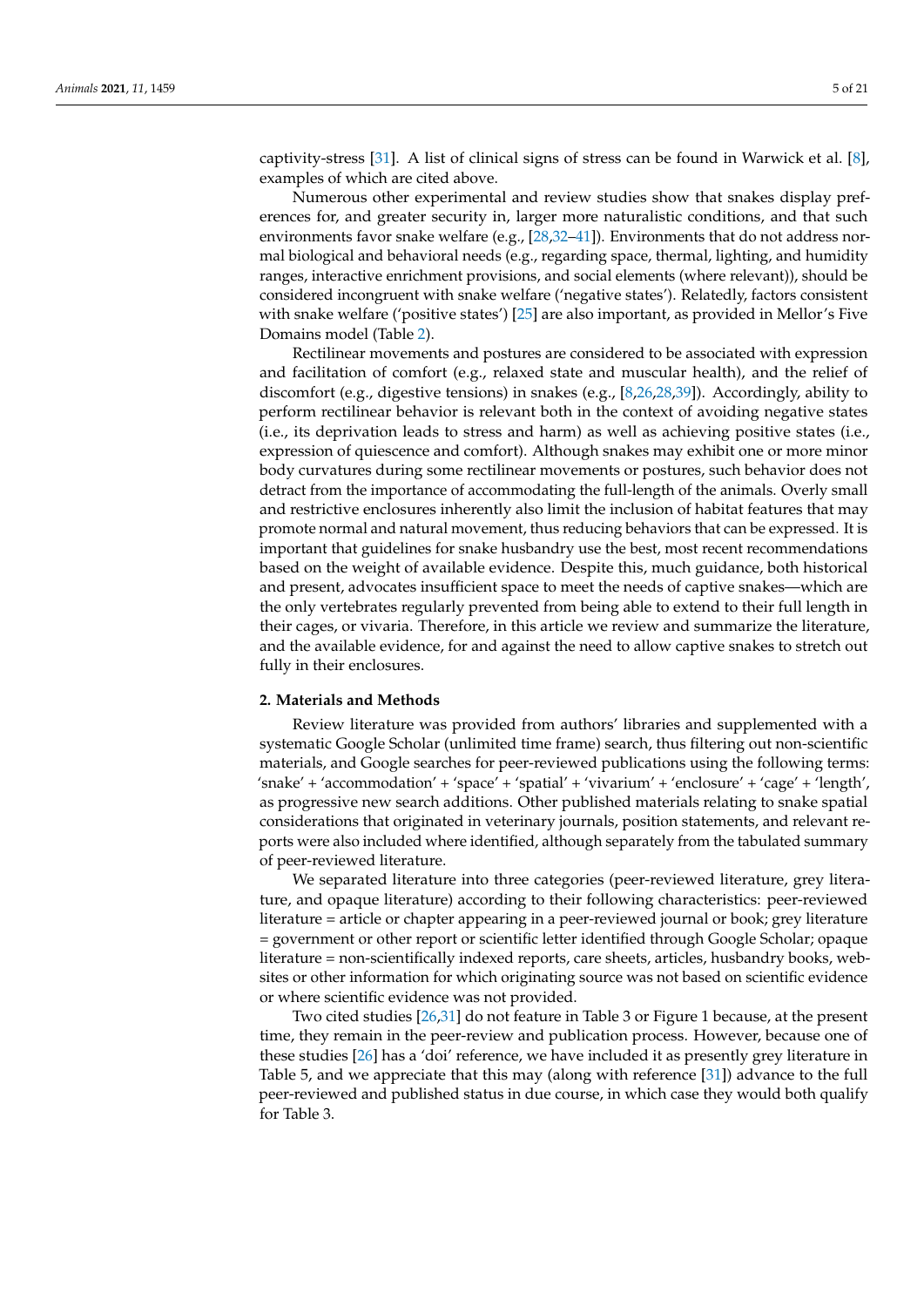# **3. Results**

The Google Scholar literature search identified 31 peer-reviewed and 18 grey literature publications, and a further 16 opaque publications were identified both incidentally and within authors' libraries (total 65 publications). The search did not identify any publications not already contained in authors' libraries or located by individual authors.

## *3.1. Peer-Reviewed Literature*

Peer-reviewed recommendations consistent with or specifying  $\geq 1 \times S$ L enclosures are provided in Table [3](#page-5-0) (25 publications), and those that are not consistent with that recommendation are provided in Table [4](#page-6-0) (6 publications).

<span id="page-5-0"></span>**Table 3.** Summary of findings for peer-reviewed \* information sources and recommendations consistent with or specifying  $\geq$ 1 × snake length (SL) minimum enclosure size.

| Reference                                    | <b>Information Source</b> | Recommendation                       | <b>Information/Evidence Base</b> |
|----------------------------------------------|---------------------------|--------------------------------------|----------------------------------|
| Chiszar et al., 1995 [42]                    | Book chapter              | Consistent with $\geq 1 \times SL$   | Review/research                  |
| Gillingham, 1995 [11]                        | Book chapter              | Consistent with $\geq$ 1 $\times$ SL | Review                           |
| Warwick, 1995 <sup>[28]</sup>                | Book chapter              | $\geq 1 \times SL$                   | Review                           |
| Warwick and Steedman, 1995 [32]              | Book chapter              | Consistent with $\geq 1 \times SL$   | Review                           |
| Divers, 1996 [43]                            | Journal article           | Consistent with $\geq 1 \times SL$   | Review                           |
| Astley and Jayne, 2007 [44]                  | Journal article           | Consistent with $\geq 1 \times SL$   | Research                         |
| Cannon and Johnson, 2011 [45]                | Published proceedings     | Consistent with $\geq 1 \times SL$   | Review                           |
| Warwick et al., 2013 [34]                    | Journal article           | $\geq 1 \times SL$                   | Review                           |
| Barten and Fleming, 2014 [46]                | Book chapter              | Consistent with $\geq 1 \times SL$   | Review                           |
| Jepson, 2015 <sup>†</sup> [47]               | Journal article           | $\geq 1 \times SL$                   | Review                           |
| Wilkinson, 2015 [48]                         | Journal article           | Consistent with ${\geq}1 \times SL$  | Review                           |
| Divers, 2018 [49]                            | Veterinary manual         | Consistent with $\geq 1 \times SL$   | Review                           |
| Warwick et al., 2018 [50]                    | Journal article           | Consistent with $\geq 1 \times SL$   | Review                           |
| Rossi, 2019 [51]                             | Book chapter              | $\geq 1 \times SL$                   | Review/research                  |
| Warwick et al., 2019 [8]                     | Journal article           | ${\geq}1 \times \text{SL}$           | Review                           |
| Cadenas and Martínez-Silvestre,<br>2020 [36] | Veterinary manual         | Consistent with $\geq 1 \times SL$   | Review                           |
| D'Cruze et al., 2020 [52]                    | Journal article           | Consistent with $\geq 1 \times SL$   | Review/research                  |
| Howell et al., 2020 [9]                      | Journal article           | Consistent with $\geq 1 \times SL$   | Review/research                  |
| Loughman, 2020 [37]                          | Journal article           | Consistent with $\geq$ 1 $\times$ SL | Review/research                  |
| Spain et al., 2020 [38]                      | Journal article           | Consistent with $\geq 1 \times SL$   | Review/research                  |
| Hedley, 2020 [53]                            | Book chapter              | $\geq 1 \times SL$                   | Review                           |
| Kubiak, 2020 [54]                            | Book chapter              | ${\geq}1 \times \text{SL}$           | Review                           |
| Arena and Warwick (in press) [39]            | Book chapter              | $\geq 1 \times SL$                   | Review                           |
| Warwick (in press) [27]                      | Book chapter              | ${\geq}1 \times \text{SL}$           | Review                           |
| Warwick and Steedman (in press) [40]         | Book chapter              | Consistent with $\geq 1 \times SL$   | Review                           |

\* Article or chapter appearing in a peer-reviewed journal or book. Keys:  $\geq 1 \times SL$  = equal to or greater than total length of snake as minimum primary linear enclosure dimension. Consistent with  $\geq 1 \times S$ L recommendation (e.g., the snake must be provided with as much space as possible). <sup>†</sup> Jepson, 2015 allows for absolute minimum  $1 \times$  SL diagonal dimension. Note: Barten and Fleming, 2014 [\[46\]](#page-17-6), and Wilkinson, 2015 [\[48\]](#page-17-8), appear in both Tables [3](#page-5-0) and [4](#page-6-0) because these sources provide recommendations for both <1  $\times$  SL and  $\geq$ 1  $\times$  SL according to specific species.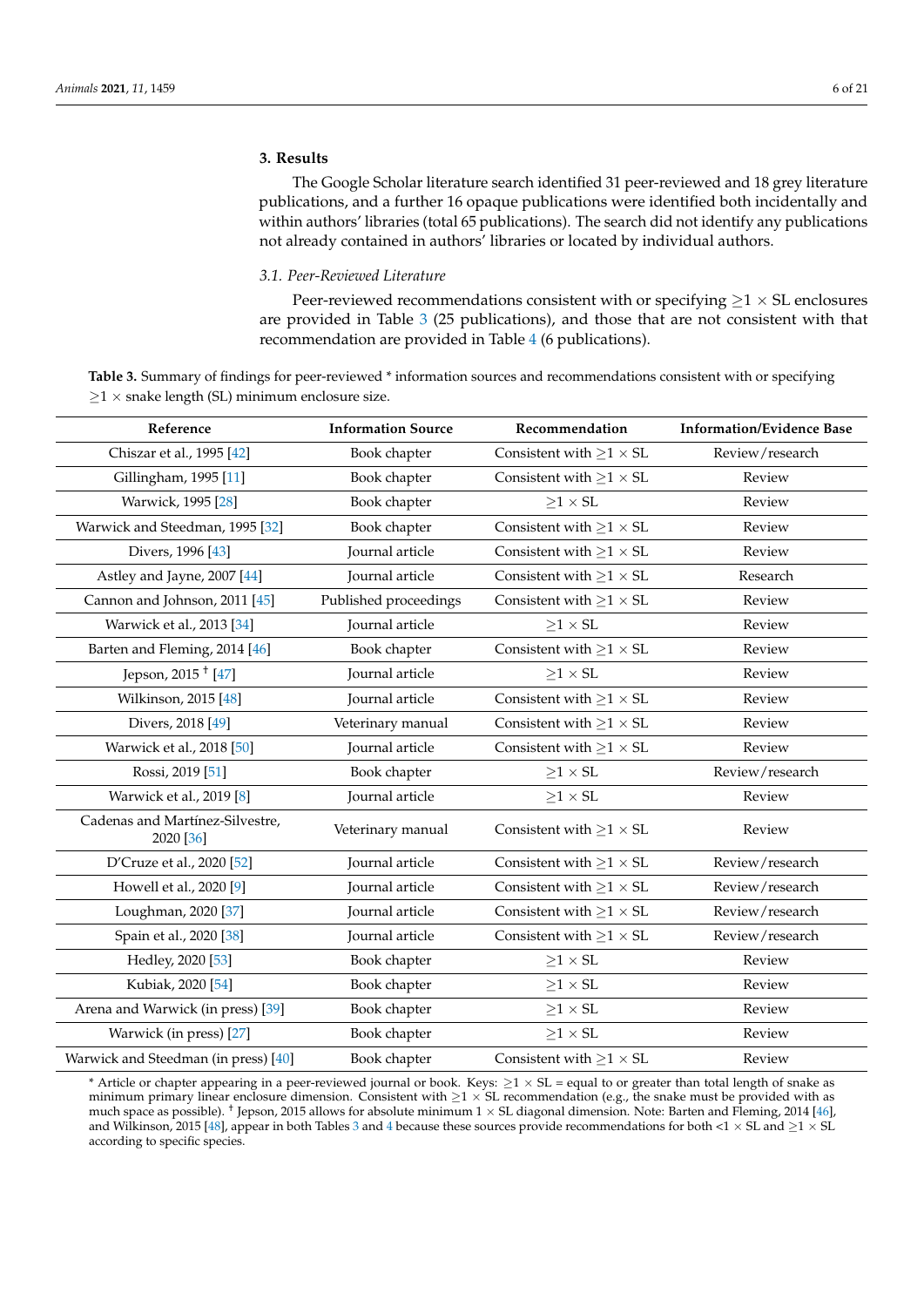| Reference                     | <b>Information Source</b> | Recommendation                  | <b>Information/Evidence Base</b> |
|-------------------------------|---------------------------|---------------------------------|----------------------------------|
| Barnard, 1996 [55]            | <b>Book</b>               | $75\%$ SL.                      | Review                           |
| De Vosjoli, 1999 [56]         | Journal article           | $2/3$ SL                        | Review                           |
| Griswold, 2001 [57]           | Journal article           | $\sim 50\%$ SL.                 | Review                           |
| Barten and Fleming, 2014 [46] | Book chapter              | Length $+$ width of cage $=$ SL | Review                           |
| Wilkinson, 2015 [48]          | Journal article           | Consistent with $<1 \times SL$  | Review                           |
| Varga, 2019 [58]              | Book chapter              | Consistent with $< 1 \times SL$ | Review                           |

<span id="page-6-0"></span>**Table 4.** Summary of findings for peer-reviewed \* information sources and recommendations consistent with or specifying  $<$ 1  $\times$  snake length (SL) minimum enclosure size.

\* Article or chapter appearing in a peer-reviewed journal or book. Keys: Consistent with <1 × SL recommendation as primary linear dimension of enclosure. Length + width of cage =  $SL$  = two dimensions combined equate to snake length.  $~50\%$   $SL$  = approximately half snake length as minimum primary linear dimension of enclosure.  $2/3$  SL = two-thirds snake length as minimum primary linear dimension of enclosure. 75% SL = three-quarters snake length as minimum primary linear dimension of enclosure. Note: Barten and Fleming, 2014 [\[46\]](#page-17-6), and Wilkinson, 2015 [\[48\]](#page-17-8), appear in both Tables [3](#page-5-0) and [4](#page-6-0) because these sources provide recommendations for both  $\langle 1 \times SL$  and  $>1 \times SL$  according to specific species.

> Figures [1](#page-7-0) and [2](#page-8-0) depict the peer-reviewed evidence-base for minimum snake enclosure dimensions derived from Tables [3](#page-5-0) and [4.](#page-6-0) Green boxes represent peer-reviewed citations in Tables [3](#page-5-0) and [4](#page-6-0) that specifically relate to enclosure sizes for snakes. Amber boxes represent citations of general biological or behavioral nature that are cited as supportive information for recommendations contained in green box publications. Grey boxes represent grey literature sources. Figure [1](#page-7-0) illustrates the broad and scientifically robust information bases supporting the literature for  $\geq$ 1 × SL dimensions. Figure [2](#page-8-0) illustrates the narrow and unscientific information bases for literature  $< 1 \times SL$  dimensions. Some grey literature information is also shown in Figures [1](#page-7-0) and [2](#page-8-0) where peer-reviewed and grey literature information cross-reference. The grey literature from Tables [5](#page-9-0) and [6](#page-9-1) is not depicted in figures, although it is worth noting that the cited grey literature recommending  $< 1 \times SL$ either has no reference base or cites references that are solely based on common practice or opinion, whereas the majority of the cited grey literature recommending  $\geq 1 \times SL$ references peer reviewed publications or objective biological and veterinary opinion.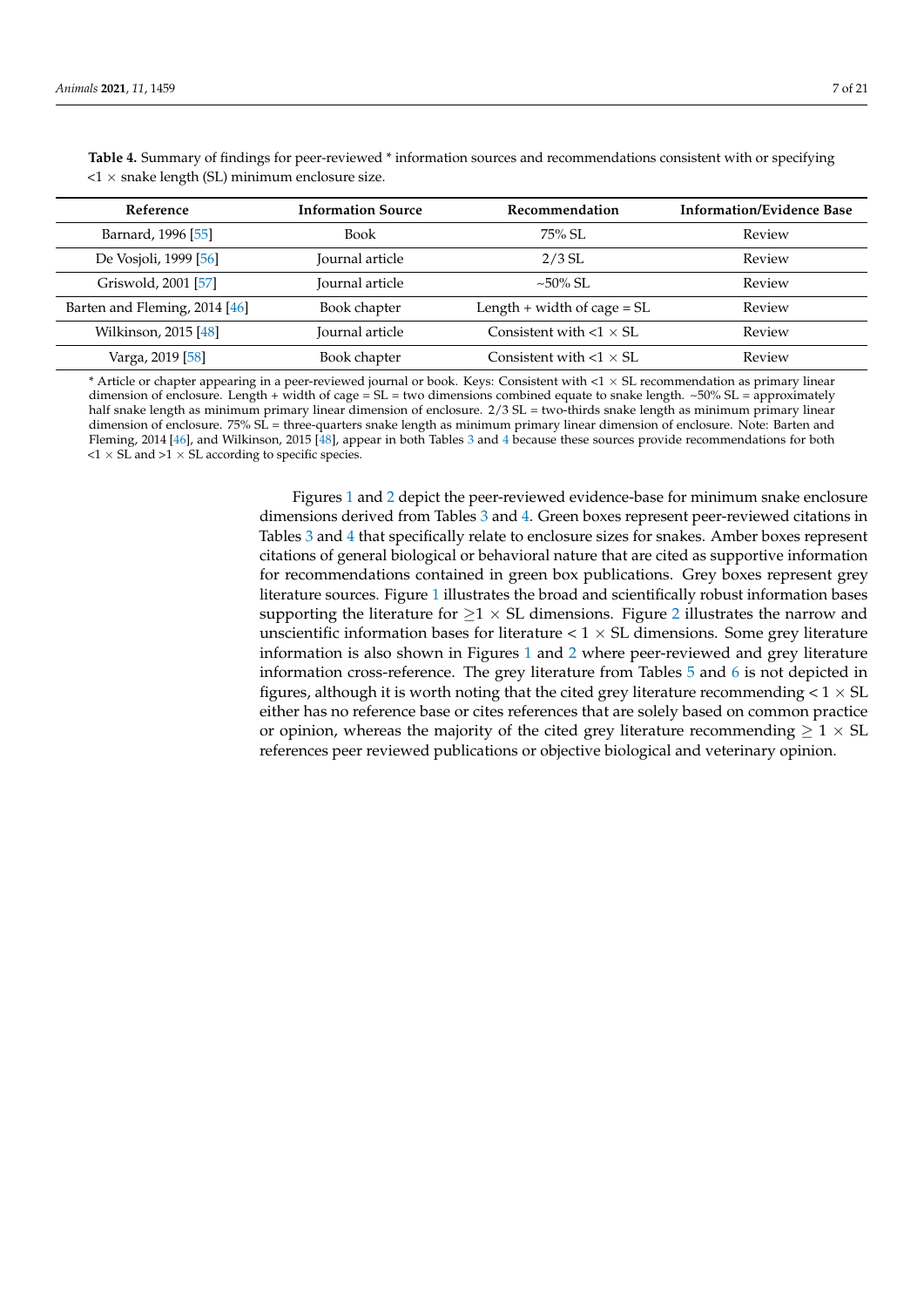<span id="page-7-0"></span>

enclosure dimensions derived from Table [3](#page-5-0) and consistent with  $\geq$  1  $\times$  SL. Arrows direct to previously published material. Green boxes = peer-reviewed citations in Table [3](#page-5-0) that specifically relate to enclosure sizes for snakes. Amber boxes = citations of general biological or behavioral nature referenced as supportive information. Grey boxes = citations of grey literature citations of general biological or behavioral nature referenced as supportive information. Grey boxes = citations of grey sources referenced as supportive information. Grey boxes indicate non-peer-reviewed (grey literature) publications with recommendations. Cited ref[ere](#page-7-0)nces in Figure 1: Arena and Warwick, in press [\[39\]](#page-17-1); Mendyk and Warwick, in press [\[5\]](#page-15-3); Warwick, in press [\[27\]](#page-16-13); Warwick and Steedman, in press [\[40\]](#page-17-15); Taylor et al., 2021 [\[59\]](#page-17-20); Todd and Nowakowski et al., 2021 [\[60\]](#page-17-21); Hedley, 2020 [53]; Kubiak, 2020 [54]; Cadenas and Martinez- Silvestre, 2020 [36]; D'Cruze et [al.,](#page-17-13) 2020 [52]; Howell et al., 202[0 \[](#page-16-0)9]; Learmonth, [2020](#page-16-4) [18]; Loughman, 2[020](#page-16-23) [37]; Spain et al., [202](#page-17-22)0 [38]; Benn et al., 2019 [61]; Lambert et al., 2019 [\[17\]](#page-16-3); RSPCA, 2019 [62-[65\]](#page-17-24); Warwick et al, 2019 [\[8\]](#page-15-6); Bacon, 2018 [\[66\]](#page-17-25); Divers, 2018 [\[49\]](#page-17-9); Mendyk, 2018 [\[3\]](#page-15-2); Rossi, 2018 [\[50\]](#page-17-10); **Figure 1.** Peer-reviewed evidence-base showing primary cross-referencing of sources for recommended minimum snake

2018 [3]; Rossi, 2018 [50]; RVC, 2018 [67,68]; Warwick et al, 2018 [51]; Newman and Jayne, 2018 [69]; Oonincx et al., 2017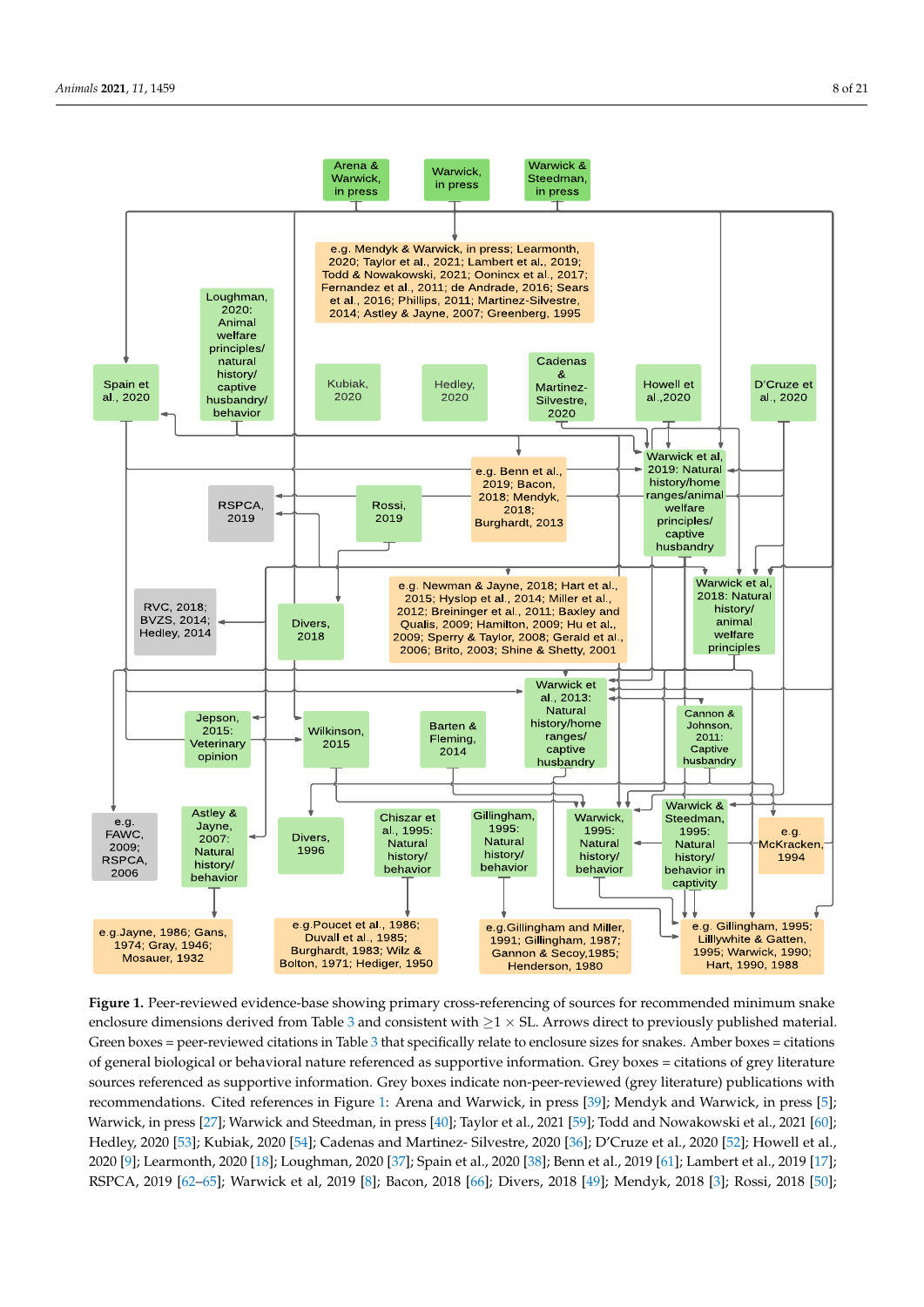RVC, 2018 [\[67](#page-17-26)[,68\]](#page-17-27); Warwick et al, 2018 [\[51\]](#page-17-11); Newman and Jayne, 2018 [\[69\]](#page-17-28); Oonincx et al., 2017 [\[70\]](#page-18-0); de Andrade, 2016 [\[71\]](#page-18-1); Sears et al., 2016 [\[72\]](#page-18-2); Hart et al., 2015 [\[73\]](#page-18-3); Jepson, 2015 [\[47\]](#page-17-7); Wilkinson, 2015 [\[48\]](#page-17-8); Barten and Fleming, 2014 [\[46\]](#page-17-6); BVZS, 2014 [\[74\]](#page-18-4); Hedley, 2014 [\[75\]](#page-18-5); Hyslop et al., 2014 [\[76\]](#page-18-6); Martinez-Silvestre, 2014 [\[77\]](#page-18-7); Burghardt, 2013 [\[7\]](#page-15-5); Warwick et al., 20[13](#page-16-20) [34]; Miller et al., [201](#page-18-8)2 [78]; [Can](#page-17-5)non and Johns[on,](#page-18-9) 2011 [45]; Phillips, 2011 [\[79](#page-18-10)]; Breininger et al., 2011 [80]; Fernandez et al., 2011 [\[81\]](#page-18-11); Baxley and Qualis, 2009 [\[82\]](#page-18-12); FAWC, 2009 [\[24\]](#page-16-9); Hamilton, 2009 [\[83\]](#page-18-13); Hu et al., 2009 [\[84\]](#page-18-14); Sperry and Taylor, 2008 [\[85\]](#page-18-15); Astley and Jayne, 2007 [\[44\]](#page-17-4); Gerald et al., 2006 [\[86\]](#page-18-16); RSPCA 2006 [\[87\]](#page-18-17); Brito, 2003 [\[88\]](#page-18-18); Shine and Shetty, 2001 [\[89\]](#page-18-19); Divers, 1996 [\[43\]](#page-17-3); Chiszar et al., 1995 [\[42\]](#page-17-2); Gillingham, 1995 [\[11\]](#page-16-14); Greenberg, 1995 [\[90\]](#page-18-20); Lillywhite and Gatten Jr., 1995 [\[10\]](#page-16-1); Warwick, 1995 [\[28\]](#page-16-15); Warwick and Steedman, 1995 [\[32\]](#page-16-19); McKracken, 1994 [\[91\]](#page-18-21); Gillingham and Miller, 1991 [\[92\]](#page-18-22); 1990 [98], 1988 [\[94\]](#page-18-24); Warwick, 1990 [\[95\]](#page-18-25); Gillingham, 1987 [\[96\]](#page-18-26); Jayne, 1986 [\[97\]](#page-18-27); Poucet et al., 1986 [\[98\]](#page-18-28); Duvall et al., 1985 [\[99\]](#page-18-29); Gannon and Secoy, 1985 [\[100\]](#page-18-30); Burghardt, 1983 [\[101\]](#page-18-31); Henderson, 1980 [\[102\]](#page-19-0); Gans, 1974 [\[103\]](#page-19-1); Wilz and Bolton, 1971 [\[104\]](#page-19-2); Hediger, 1950 [\[105\]](#page-19-3); Gray, 1946 [\[106\]](#page-19-4); Mosauer, 1932 [\[107\]](#page-19-5).  $P_{\text{P}}(1,1986 \text{ [J3]}, 1906 \text{ [J4]},$  Val want Cal., 1996 [90]; Gannigham, 1987 [90]; Bythe, 1986 [97]; Henderson, 1980 [90]; Duvan et al.,

<span id="page-8-0"></span>

**Figure 2.** Peer-reviewed evidence-base showing primary cross-referencing of sources for recommended minimum snake enclosure dimensions derived from Table [4](#page-6-0) and consistent with  $\langle 1 \times SL$ . Arrows direct to previously published material. Green boxes = peer-reviewed citations in [T](#page-6-0)able 4 that specifically relate to enclosure sizes for snakes. Amber boxes = citations of general biological or behavioral nature referenced as supportive information. Grey boxes = citations of grey literature sources refere[nc](#page-8-0)ed as supportive information. Cited references in Figure 2: Varga, 2019 [\[58\]](#page-17-19); Wilkinson, 2015 [\[48\]](#page-17-8); Barten and [Fle](#page-17-6)ming, 2014 [46][; Kap](#page-19-6)lan, 2014 [10[8\]; N](#page-19-7)SW, 2013 [109]; [Gris](#page-17-18)wald 2001 [57]; D[e Vo](#page-17-17)sjoli, 1999 [56]; [Barn](#page-17-16)ard, 1996 [55]. **Figure 2.** Peer-reviewed evidence-base showing primary cross-referencing of sources for recommended minimum snake

## *3.2. Grey and Opaque Literature*

provide space for snakes to fully stretch.

*3.2. Grey and Opaque Literature*  Author libraries and additional regular Google searches identified numerous examples of literature addressing the issues of snake enclosure size and whether or not to provide space for snakes to fully stretch.

## 3.2.1. Grey Literature

Tables 5 and 6 list identified publications (e.g., guidance policy and debate) from the recent grey literature supporting the  $\geq 1 \times S$ L enclosure size recommendation (11 publications), and those not supporting it (7 publications), respectively.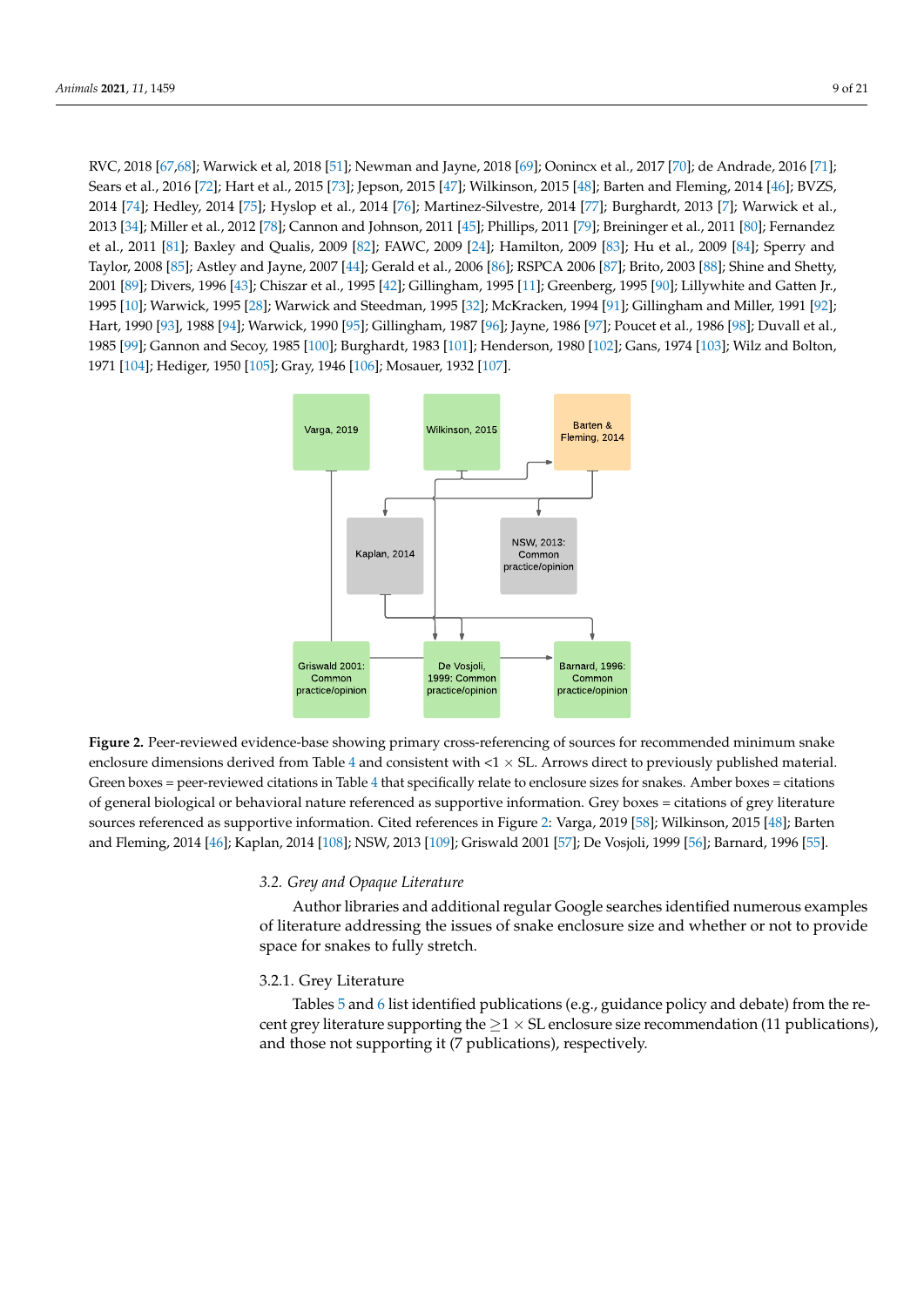| Reference                             | <b>Information Source</b>                | Author<br>Credentials        | Recommendation                                      | Information/<br><b>Evidence Base</b>  |
|---------------------------------------|------------------------------------------|------------------------------|-----------------------------------------------------|---------------------------------------|
| Oueensland<br>Government, 1992 [110]  | Government guidance                      | Anonymous                    | Small snakes<br>Consistent with ${\geq}1 \times SL$ | Common practice,<br>opinion           |
| Barcelona, 2014 [111]                 | Government guidance                      | Anonymous                    | $>1 \times SL$                                      | Common practice,<br>consensus opinion |
| BVZS, 2014 [112]                      | Position paper                           | Veterinarians                | $\geq 1 \times S L$                                 | Consensus                             |
| Arena et al., 2018 [113]              | Report                                   | Veterinarians,<br>Biologists | $>1 \times SL$                                      | Consensus                             |
| RSPCA, 2019 [62-65]                   | Online guidance                          | Biologist(s)                 | $>1 \times SL$                                      | Consensus                             |
| Stidworthy and<br>Doherty, 2019 [114] | Position<br>declaration/published letter | Veterinarians                | $>1 \times SL$                                      | Consensus                             |
| BVA, 2020 [115]                       | Editorial                                | Veterinarian                 | Consistent with $\geq 1 \times SL$                  | Semi-scientific                       |
| Raynsford, 2020 [116]                 | Journal editorial                        | Veterinarian                 | $>1 \times SL$                                      | Semi-scientific                       |
| RVC, 2021 [67]                        | Position paper/online<br>guidance        | Veterinarians                | Consistent with $>1 \times SL$                      | Consensus                             |
| RVC, 2021 [68]                        | Position paper/online<br>guidance        | Veterinarians                | Consistent with $>1 \times SL$                      | Consensus                             |
| Hollandt et al.,<br>submitted [26]    | Journal article                          | Biologist(s)                 | $>1 \times SL$                                      | Review/research                       |

<span id="page-9-0"></span>**Table 5.** Summary of findings from grey literature \* for information sources and recommendations consistent with or specifying  $\geq 1 \times$  snake length (SL) minimum enclosure size.

\* Government or other report or scientific letter identified through Google Scholar. Keys: ≥1 × SL = equal to or greater than total length of snake as minimum primary linear enclosure dimension. Consistent with  $\geq 1 \times SL$  recommendation (e.g., must be provided with as much space as possible).

<span id="page-9-1"></span>**Table 6.** Summary of findings from grey literature \* for information sources and recommendations consistent with or specifying  $< 1 \times$  snake length (SL) minimum enclosure size.

| Reference                                | <b>Information Source</b> | <b>Author Credentials</b> | Recommendation                      | <b>Information/Evidence Base</b>             |
|------------------------------------------|---------------------------|---------------------------|-------------------------------------|----------------------------------------------|
| Basque Country, 2008<br>$[117]$          | Government guidance       | Anonymous                 | $>2/3$ SL                           | Common practice, consensus<br>opinion        |
| NSW, 2013 [109]                          | Government guidance       | Anonymous                 | $0.5$ SL                            | Common practice, consensus<br>opinion        |
| Kaplan, 2014 [108]                       | Online guidance           | Biologist                 | Terrestrial/fossorial<br>$75\%$ SL. | Common practice, opinion,<br>'rule of thumb' |
| Barcelona, 2014 [111]                    | Government guidance       | Anonymous                 | $>2/3$ SL                           | Common practice, consensus<br>opinion        |
| Defra, 2018 [118]                        | Government guidance       | Anonymous                 | $>2/3$ SL                           | Common practice, opinion                     |
| Victoria State<br>Government, 2020 [119] | Government guidance       | Anonymous                 | $0.45$ SL                           | Common practice, opinion                     |
| Oueensland<br>Government, 2020 [110]     | Government guidance       | Anonymous                 | Larger snakes<br>$\sim 50\%$ SL.    | Common practice, opinion                     |

\* Government or other report or scientific letter identified through Google Scholar. Keys: 0.45 SL = less than half snake length as minimum primary linear dimension of enclosure.  $0.5$  SL = half snake length as minimum primary linear dimension of enclosure. ~50% SL = approximately half snake length as minimum primary linear dimension of enclosure. >2/3 SL = equal to or greater than two-thirds snake length as minimum primary linear dimension of enclosure. 75% SL = three-quarters snake length as minimum primary linear dimension of enclosure.

## 3.2.2. Opaque Literature

We acknowledge that there are many husbandry publications, including printed care sheets and books, as well as online guides that contain some reference to snake enclosure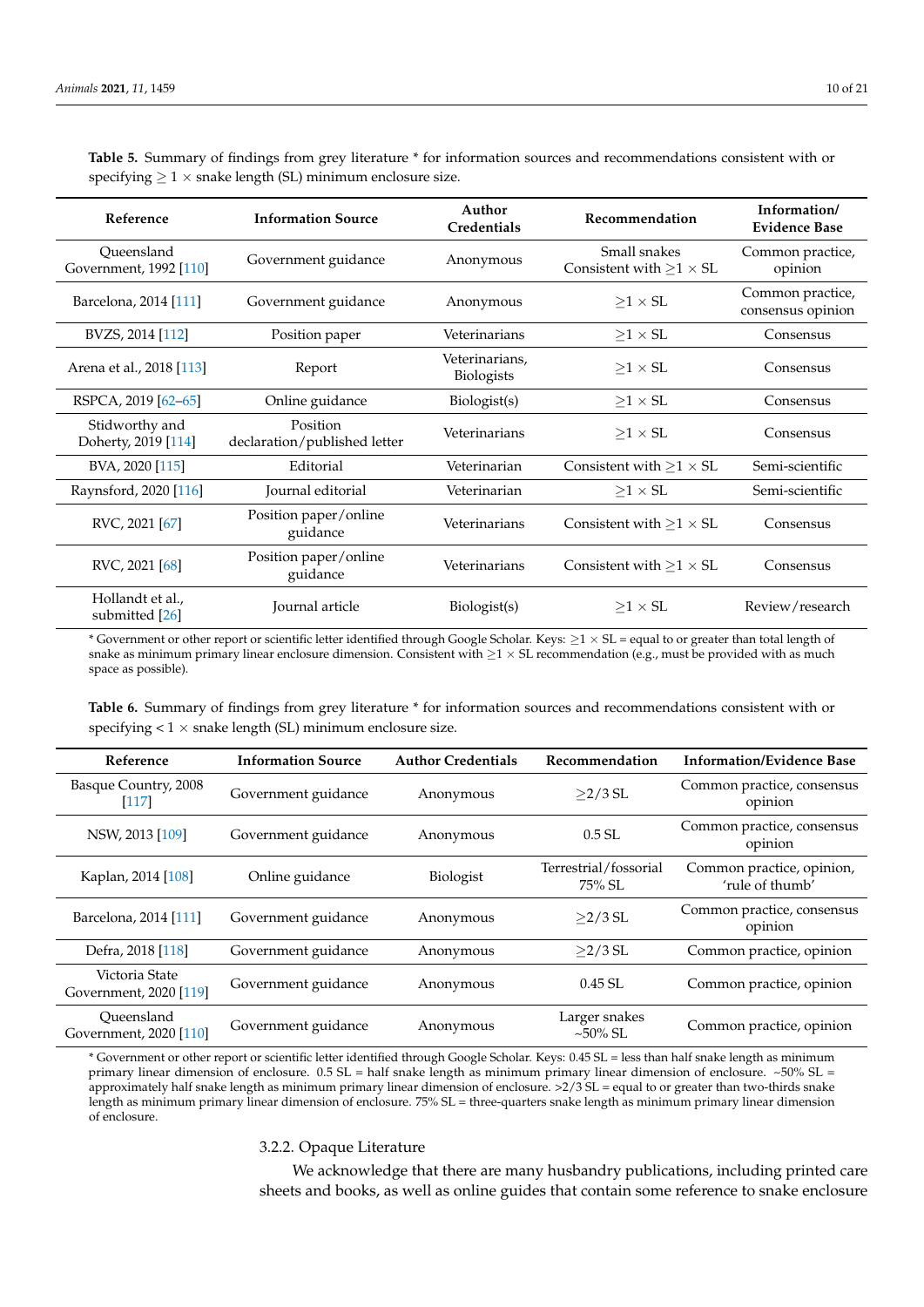sizes, and it is likely that liberally among these is mention of whether or not snakes should be able to fully stretch. For practical reasons, and because our focus was to address the more substantial literature, it was not relevant to review and include such a plethora of opaque material, and given that we have focused on the primary scientific literature, we did not consider the general omission of those publications to be detrimental to this investigation.

Nevertheless, we noted 16 opaque sources referring to snake enclosure sizes, and of these we included 2 particular sources [\[120,](#page-19-18)[121\]](#page-19-19) because these books, which are based on common practice and opinion, are regularly cited in snake husbandry recommenda-tions. Banks [\[120\]](#page-19-18) recommends  $> 1 \times SL$  and  $< 1 \times SL$  according to species, whereas McCurley [\[121\]](#page-19-19) recommends 75% SL for ball pythons (*Python regius*). There were also a number of more minor publications including editorials and letters to editors of veterinary journals promoting enclosures consistent with  $\geq$  1  $\times$  SL [\[75,](#page-18-5)[114,](#page-19-12)[122](#page-19-20)[–129\]](#page-19-21) versus enclosures consistent with  $< 1 \times SL$  [\[130–](#page-19-22)[133\]](#page-19-23).

#### **4. Discussion**

## *4.1. Nature of Reviewed Evidence and Information*

The nature of evidence and information giving rise to the recommendations for certain enclosure sizes or acknowledgement of their importance contained in Tables [3–](#page-5-0)[6](#page-9-1) was highly variable. Below we present and discuss, in particular, key themes regarding the evidence and information in Tables [3–](#page-5-0)[6.](#page-9-1)

## 4.1.1. Peer-Reviewed Literature Consistent with  $\geq 1 \times SL$

In the peer-reviewed literature in Table [3](#page-5-0) (recommending  $\geq 1 \times SL$  minimum enclosures), information was substantively based on five identifiable criteria: 1. normal (roaming and rectilinear or near-rectilinear) behavior among wild and captive snakes [\[8](#page-15-6)[,11,](#page-16-14)[27](#page-16-13)[,28,](#page-16-15) [32,](#page-16-19)[34](#page-16-20)[,39](#page-17-1)[,40,](#page-17-15)[44](#page-17-4)[,46,](#page-17-6)[47](#page-17-7)[,51](#page-17-11)[,53](#page-17-13)[,54\]](#page-17-14); 2. normal home ranges among wild snakes [\[8](#page-15-6)[,34](#page-16-20)[,39](#page-17-1)[,40\]](#page-17-15); 3. reported stress-related behavior, injury or disease among captive snakes, with increasing prevalence among animals in smaller enclosures [\[8](#page-15-6)[,27](#page-16-13)[,28](#page-16-15)[,34](#page-16-20)[,40](#page-17-15)[,42\]](#page-17-2); 4. established governing principles for animal welfare science (e.g., control over environment, expression of preference, hard-wired behavioral needs, five freedoms) [\[8](#page-15-6)[,27](#page-16-13)[,34](#page-16-20)[,36](#page-16-21)[,38–](#page-16-23)[40\]](#page-17-15); and 5. carrying forward recommendations based on 1–4 above, experience, opinion, or avoidance of harm [\[9](#page-16-0)[,36](#page-16-21)[,43](#page-17-3)[,45](#page-17-5)[,48](#page-17-8)[–50](#page-17-10)[,52\]](#page-17-12). One review [\[47\]](#page-17-7), and some anecdotal contributions, suggest that enclosures with a diagonal dimension that meet the  $\geq$ 1  $\times$  SL could be acceptable. However, this approach does not account for important environmental furnishings, which ought to be liberally arranged in an enclosure, and also greatly limits optional direction to stretch. Thus, the breadth of the literature base in this section involved research, natural history, behavior, home ranges, common practice, and opinion.

## 4.1.2. Peer-Reviewed Literature Consistent with  $<$ 1  $\times$  SL

In the peer-reviewed literature in Table [4](#page-6-0) (recommending  $<$  1  $\times$  SL minimum standard), information was substantively based on two identifiable criteria: 1. common practice or 'rule of thumb' (term as used by authors of original relevant publications); and 2. carrying forward recommendations or opinion based on 1 above, experience, or opinion [\[46,](#page-17-6)[48,](#page-17-8)[56](#page-17-17)[,58\]](#page-17-19). Thus, the literature base in this section involves common practice and opinion.

#### 4.1.3. Grey Literature Consistent with  $\geq 1 \times SL$

The grey literature consistent with  $\geq$ 1 × SL is derived from consensus-based position or policy statements by major animal welfare and veterinary representative bodies such as the Royal Society for the Prevention of Cruelty to Animals, the Royal Veterinary College, the British Veterinary Association, and the British Veterinary Zoological Society [\[62](#page-17-23)[–65,](#page-17-24)[67,](#page-17-26)[68,](#page-17-27)[112](#page-19-10)[,114\]](#page-19-12), and reports and general articles authored by relevantly qualified impartial scientists and veterinarians [\[115,](#page-19-13)[116,](#page-19-14)[122\]](#page-19-20). All of these examples referred back to several peer-reviewed publications [\[3,](#page-15-2)[8,](#page-15-6)[47,](#page-17-7)[51,](#page-17-11)[134\]](#page-19-24) or to other veterinarian and biologist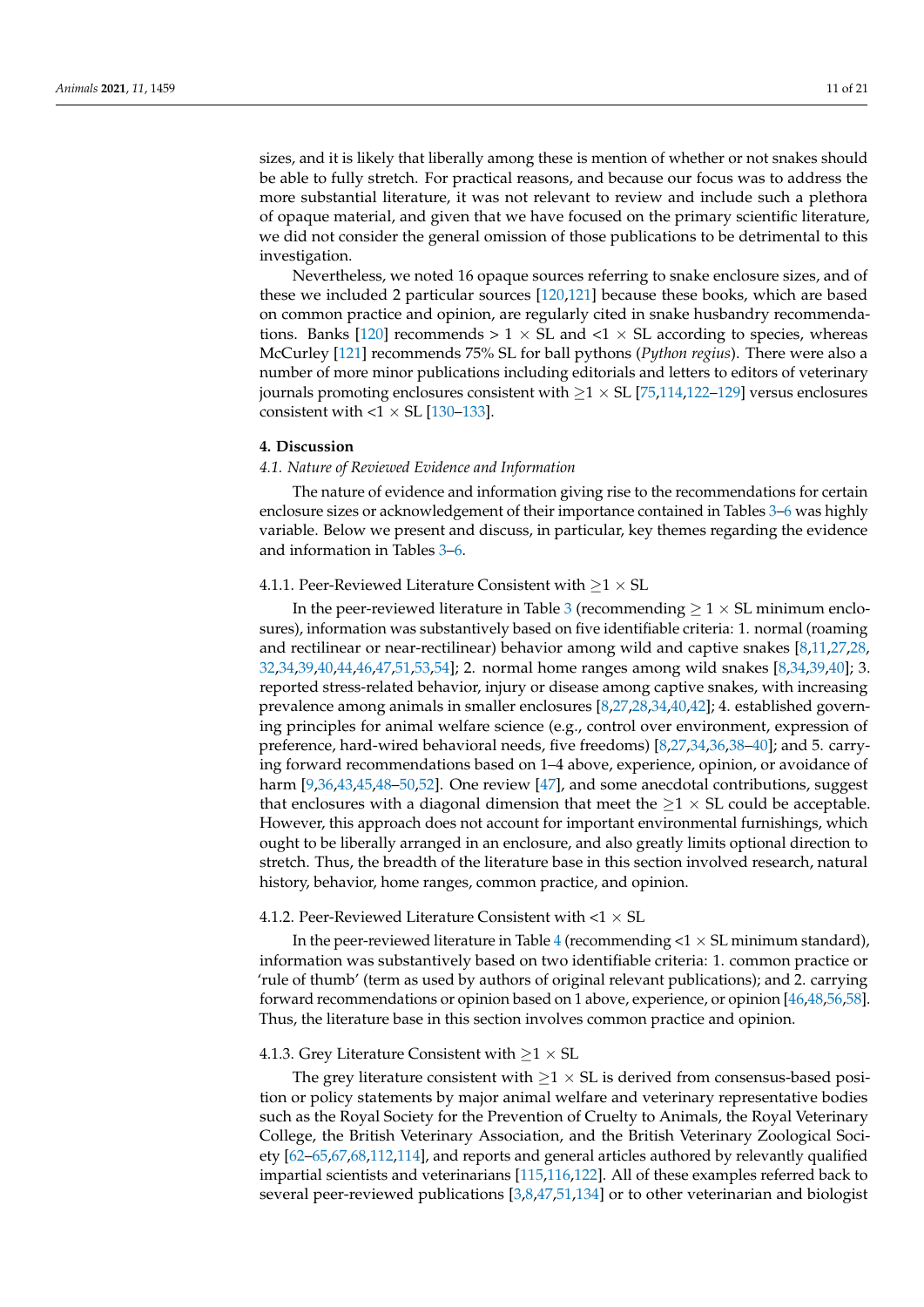consensuses based on a knowledge of the natural history of particular species of reptiles. Accordingly, this literature, while not subject to classical peer-review, nevertheless reflected results of high-level objective technical opinions.

# 4.1.4. Grey Literature Consistent with  $< 1 \times SL$

The grey literature consistent with  $<$ 1  $\times$  SL was derived from governmental guidance [\[109](#page-19-7)[,118](#page-19-16)[,119\]](#page-19-17) and from a well-regarded website resource [\[108\]](#page-19-6). Governmental guidance characteristically is based on conducting consultation exercises to provide broad consensus information from diverse stakeholders. The Victoria State Government's [\[119\]](#page-19-17) basis for their recommendations are two sources [\[55,](#page-17-16)[120\]](#page-19-18), which provide arbitrary opinion. Of note, the English Government guidance [\[118\]](#page-19-16) originally included a 1 x SL specification; however, this was deleted at the request of the pet trade and hobby community [\[123\]](#page-19-25). The aforementioned website resource [\[108\]](#page-19-6) carries forward recommendations based on two peer-reviewed items [\[55](#page-17-16)[,56\]](#page-17-17), both of which are themselves founded on opinion or 'rule of thumb'.

# *4.2. Literature Review Summary*

Based on this review, the original foundations and subsequent common recommendations for  $<$ 1  $\times$  SL enclosures are primarily derived from two non-scientific snake keeperbreeder resources [\[120](#page-19-18)[,121\]](#page-19-19), and involve a rationale guided entirely by personal opinion and traditional practice. This non-scientific guidance has been frequently repeated, with little challenge to its veracity. Consequently, many non-professional, and at least some professional, reptile keepers use overly restrictive enclosures. Relevantly, we found no scientific studies to show that smaller and unnaturalistic enclosures were not detrimental to the animals. In addition, recent research, advice, and practices showed a paradigm shift towards evidence-based husbandry, which does not support earlier guidance promoting smaller and unnaturalistic snake enclosures. Of the 25 peer-reviewed publications consistent with the  $\geq$ 1  $\times$  SL recommendation, 10 reported results of original research, whereas of the 6 peer-reviewed publications consistent with the  $<$ 1  $\times$  SL recommendation, none reported results of original research.

Although some grey literature sources referred to a peer-reviewed source, such peerreviewed sources are, in many cases, redirected to grey and opaque literature information. Some peer-reviewed literature regarding snake spatial habits in nature, and husbandry requirements in captivity, includes information that has been carried forward in reviews of original research. Such information has, of course, also been further scrutinized for integrity during the peer-review process prior to publication. In contrast, grey and opaque literature involved no such accountability in terms of accuracy, validity, relevance, and significance.

#### *4.3. Drivers of Recommendations*

Biologists, veterinarians, and veterinary bodies (e.g., in the UK the British Veterinary Association, British Veterinary Zoological Society, Royal Veterinary College) frequently promote the use of enclosures consistent with  $\geq 1 \times S$ L. This recommendation is based on considerations of natural history, normal and abnormal behavior, established principles of animal welfare science, avoidance of negative clinical and behavioral consequences, obligations to use objective and impartial information, and avoidance of harm (e.g., [\[8](#page-15-6)[,28](#page-16-15)[,32,](#page-16-19)[34,](#page-16-20)[36,](#page-16-21)[38,](#page-16-23)[44,](#page-17-4)[45](#page-17-5)[,47](#page-17-7)[,50–](#page-17-10)[52\]](#page-17-12)). The recommendation is also based on approaches that promote normal behavior, exercise and joint mobilization to, for example, avoid spinal disorders as a part of physical rehabilitation to improve range of motion and neuroproprioceptive training [\[135\]](#page-19-26).

Animal welfare groups appear to follow similar rationale to biologists and veterinarians in conjunction with organizational policies (e.g., RSPCA [\[62–](#page-17-23)[65\]](#page-17-24)). Veterinarians and veterinary bodies also hold certain special ethical obligations regarding animal welfare [\[67,](#page-17-26)[68,](#page-17-27)[112](#page-19-10)[–115,](#page-19-13)[122,](#page-19-20)[128\]](#page-19-27). Some individual veterinarians have been strongly criticized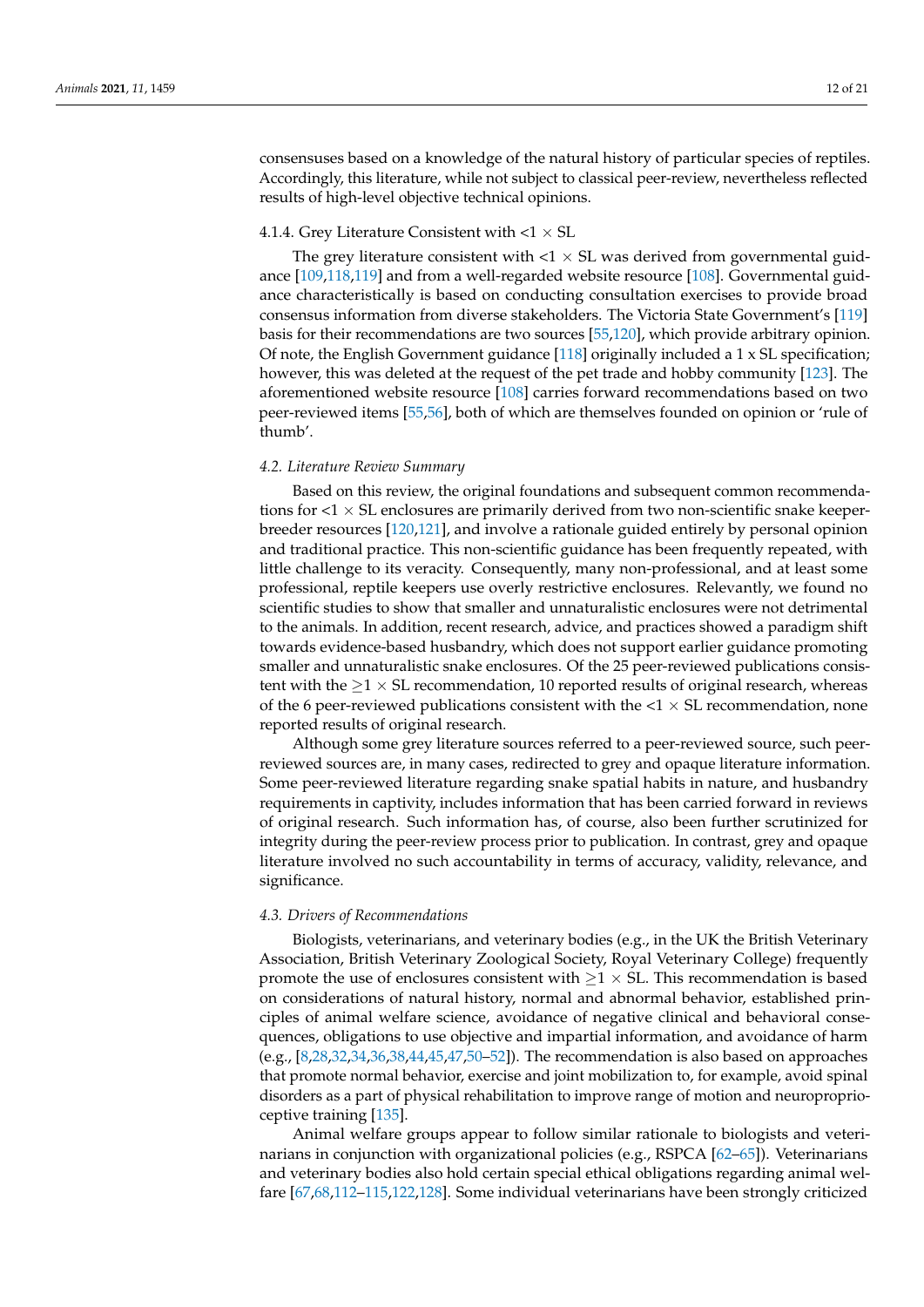for their involvement in reptile trading and keeping due to inherent harms (threats to animal welfare, public health and safety, species conservation, invasive alien organisms, antimicrobial resistance, and other issues), and related conflicts with obligations to ethical codes of conduct [\[136\]](#page-20-0).

Guidance regarding enclosures for certain other vertebrates (e.g., dogs, cats, birds) recommends that dimensions provide for the ability to fully straighten (stretch) their bodies in any direction as absolute minimum conditions (e.g., Defra  $[118]$ ). On this basis, the  $1 \times$  SL principle for snakes falls short of even the basic minimum standards imbedded in these other examples of guidance, because in most cases snakes would only be able to fully straighten in one linear dimension. Thus, an enclosure with only a single dimension allowing full stretching precludes the preference of snakes to straighten at will in any direction (particularly highlighted in the case of arboreal species). Accordingly, it is plainly implied that snakes ought to be able to fully straighten in all three dimensions, and therefore that proposals for a single maximum linear dimension accommodating the 1 x SL principle are incompatible with other accepted standards for animal health and welfare.

Some actors within the pet reptile trading and keeping sectors arguably have a strong vested interest in promoting enclosures  $<$ 1  $\times$  SL; for example, motivations towards economy of holding spaces, whether at commercial or domestic premises [\[3\]](#page-15-2), erroneous beliefs that greater space is simply unnecessary [\[3\]](#page-15-2), and other misguided beliefs that smaller enclosures are otherwise beneficial to snakes (e.g., in particular by providing 'greater security', 'avoiding agoraphobia', and 'promoting feeding and reproduction' (see [\[5,](#page-15-3)[8,](#page-15-6)[39\]](#page-17-1)). These examples provide several commonly recurring themes and justifications included throughout the trade and hobby literature for enclosures  $<$  1  $\times$  SL. However, some major pet industry guidance clearly states that all snakes should be able to stretch out and move freely within their enclosures (e.g., [\[129\]](#page-19-21)).

Snake keepers and others with allied interests frequently interpret observations that individuals feed, grow, and reproduce 'well', and appear to be clinically healthy or 'thriving' as signs of good husbandry and animal welfare [\[5\]](#page-15-3). Nevertheless, as for other animals, snakes may manifest such signs that can apparently, but misleadingly, suggest good physical, physiological, and psychological health, while also simultaneously exhibiting established signs of captivity-induced stress (e.g., [\[5,](#page-15-3)[6,](#page-15-4)[22,](#page-16-6)[27,](#page-16-13)[28](#page-16-15)[,95](#page-18-25)[,137\]](#page-20-1)).

#### *4.4. Evidential Bases for Enclosures Allowing Other Animals the Ability to Fully Stretch*

The English Government guidance for establishments selling pets (see below) allows as an absolute minimum for all animals (except snakes) the ability to fully stretch. It is reasonable to expect the same kinds of requirements for reptiles because there are no rational grounds to discriminate against snakes and their spatial needs. For example, regarding spatial needs for other animals, the English Government's guidance [\[118\]](#page-19-16) concerning pet selling establishments states the following:

For dogs, "The kennel area must be large enough to allow for separate sleeping and activity areas. The kennel must allow each dog to be able to walk, turn around and wag its tail without touching the sides of the kennel. The dogs must have sufficient room to play, stand on their hind limbs and to lie down without touching another individual. The kennel size required will increase in relation to the size and number of dogs housed at any one time. The length and width must be sufficient to allow all the dogs to lie outstretched without their noses or tails touching the walls or other individuals".

For cats, this same source states "Cat units must be large enough to allow for separate sleeping and activity areas. The unit must allow each cat to be able to walk and turn around without touching the sides of the unit. The cats must have sufficient room to play, stand on their hind limbs and to lie down without touching another individual. The unit size required must increase in relation to the size and number of cats housed at any one time. The length and width must be sufficient to allow all the cats to lie outstretched without their noses or tails touching the walls or other individuals."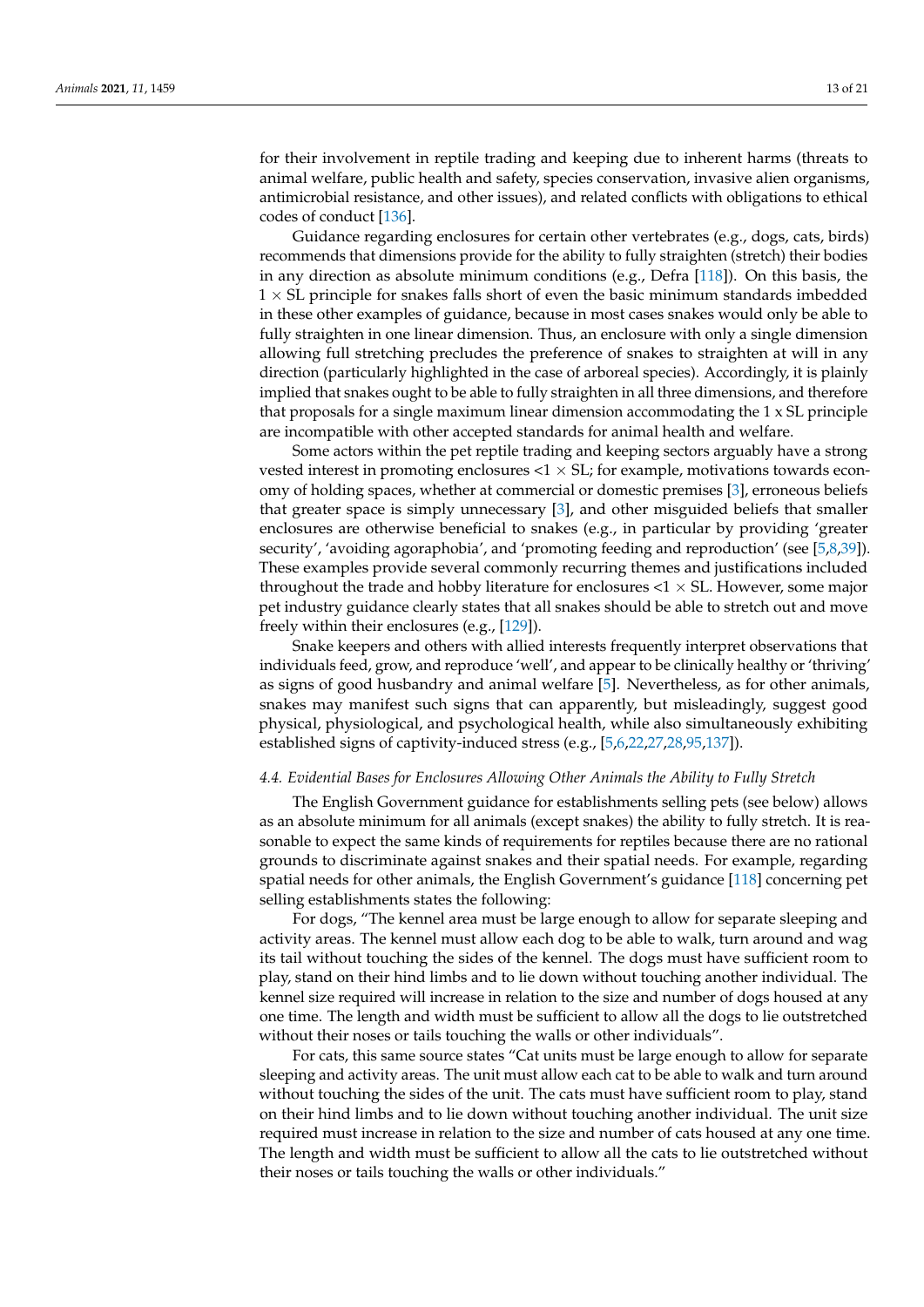For birds, "Where a bird uses a cage for sleeping, and the vast majority of the day is spent outside of the cage in a flight aviary where it is given the option to fly, then the cage must be a minimum of  $1.5\times$  the bird's flying wingspan for each of the length, depth and height of the cage. For birds that spend the majority of their time in the cage, the cage must be a minimum of  $2\times$  the bird's flying wingspan for the length, and  $1.5\times$  flying wingspan for the depth and height of the cage. A pair of birds must have enough space to fly past each other with the depth being increased to a minimum of  $2\times$  flying wingspan. In multiple occupancy cages, for every additional bird over two birds the cage dimensions must be increased by a set percentage per additional bird (either length or width or split between the two dimensions) of the individual's flying wingspan for that." In any event, legally binding provisions direct that all birds must be able to fully stretch (i.e., including wings) in all dimensions (e.g., [\[138\]](#page-20-2)).

Thus, for dogs, cats, and birds, guidance requires provision of sufficient space in enclosures to enable all animals to fully stretch in all dimensions (and this minimum spatial principle is also been applied to reptiles other than snakes). This type of guidance is similarly stipulated in other formal resources (e.g., [\[139\]](#page-20-3)). Relatedly, and importantly the English government (Defra) has confirmed (Freedom of Information Act response, Defra, 31.3.21) that no department holds scientific evidence to underpin its guidance that dogs, cats, and birds should be provided with enclosures in which as an absolute minimum they can fully stretch. Therefore, it may be presumed that the evidence base that has been accepted by the English Government for dogs, cats, and birds comprises information of primarily non-scientific anecdotal and opinion origin.

Accordingly, for existing recommendations allowing dogs, cats, and birds to fully stretch, the required scientific evidential threshold for these animals appears low. However, this approach is consistent with the accepted precautionary principle that where scientific evidence is lacking it is appropriate to err on the side of a better perceived animal welfare outcome [\[140\]](#page-20-4). Ironically, therefore, the evidence base (as firmly established by numerous scientific reviews and research publications) for snakes needing to fully stretch is significantly stronger than that for other animals already benefiting from greater than  $1 \times$  total body length enclosure provisions. Furthermore, hypothetically, should such evidence not exist, then the precautionary principle ought anyway to apply, thus demanding enclosures in which snakes can fully stretch in all dimensions as a default absolute minimum. Currently, many snakes are being denied this minimum space because accommodating their elongate morphology is inconvenient to some sellers or keepers, rather than any reason relating to their needs.

## **5. Conclusions and Recommendations**

Snakes commonly adopt rectilinear—stretched-out—postures as part of their normal and essential locomotor and static behaviors, and this fact is uncontested. Expression of normal, often hard-wired, behavior such as locomotion, exploration, escape, rectilinear postures, or social interaction, as well as avoiding disturbances and conspecifics, is fundamental to animal welfare, and it is robustly evidenced in the literature. Smaller enclosures severely limit or prevent these essential actions. Snakes exhibit many recognized problematic behavioral and clinical conditions associated with restrictive enclosures and consequent confinement stress. While life in nature is not stress-free, there are clear obligations on caretakers to take all reasonable measures to minimize stress in animals under their management.

Critically examining the evidence base regarding recommendations for  $\geq 1 \times SL$  enclosure size reveals this information to be founded historically and currently on robust scientific research and associated rationales concerning snake behavior in the wild, home ranges, behavior in captivity, established principles of animal welfare science, negative clinical and behavioral consequences of imposed spatially restrictive environments, common practice, opinion, and avoidance of harm. All of this evidence and the informed objective opinion of experts, as well as all of the experimental research, support the assertion that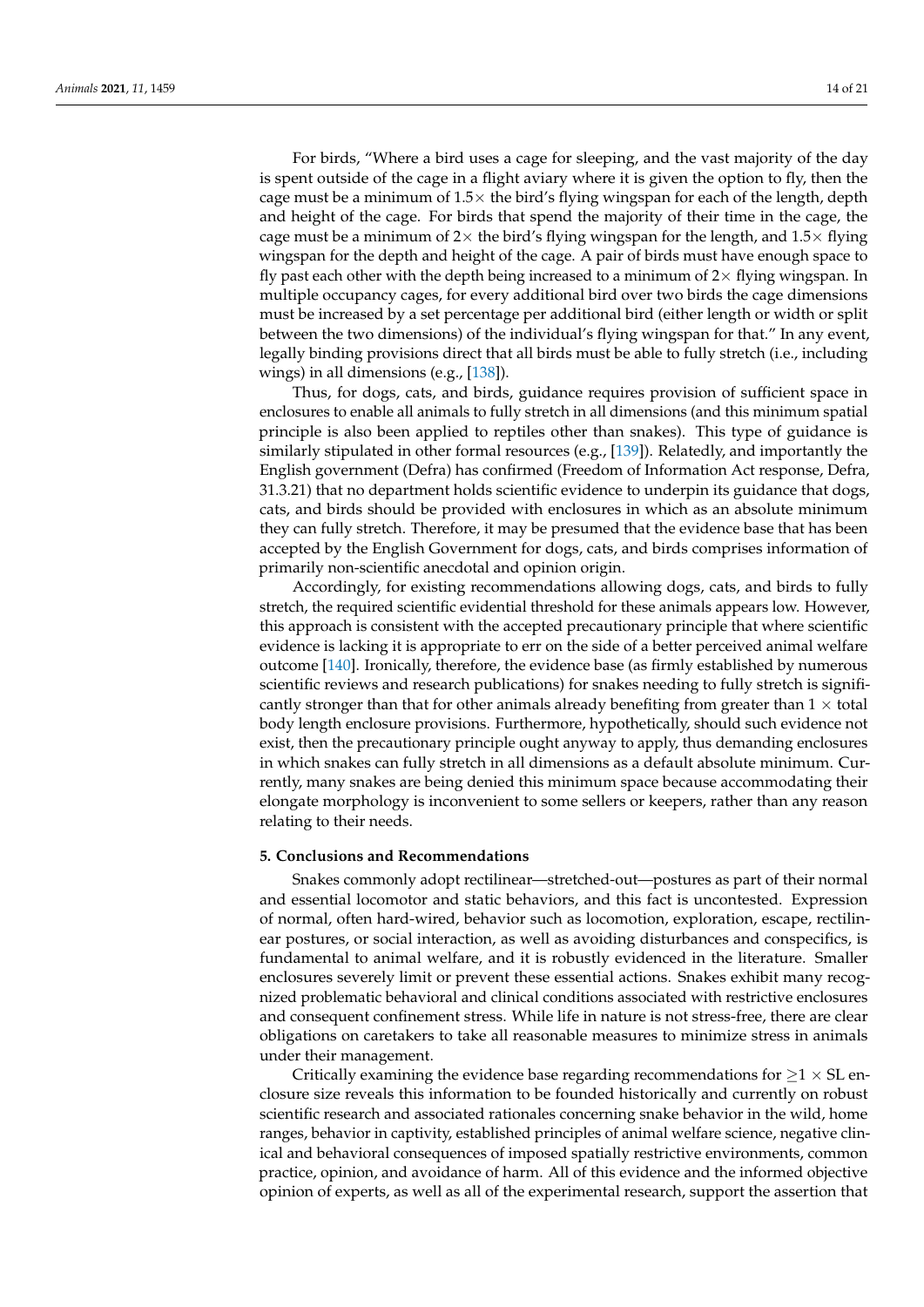absolute minimum spatial conditions for snakes must allow them enough room in which to fully stretch out, and that in smaller environments where snakes cannot stretch out, they suffer—even in temporary, short-term, conditions (e.g., those that persist beyond one circadian cycle/one day) [\[141](#page-20-5)[,142\]](#page-20-6). In contrast, the evidence base regarding recommendations for  $<$ 1  $\times$  SL reveal this information to lead back to a small number of literature items founded arbitrarily on economy of space, erroneous beliefs regarding snake biology, common traditional practice, and opinion. Furthermore, there is no evidence suggesting that snakes benefit from smaller, less enriched enclosures or that they are unharmed by such conditions. Although further work is welcome, recent studies (e.g., [\[8,](#page-15-6)[26,](#page-16-11)[31,](#page-16-18)[35,](#page-16-24)[37,](#page-16-22)[38,](#page-16-23)[41,](#page-17-0)[143\]](#page-20-7)) strongly cross-corroborate other works to confirm that snakes naturally occupy large home ranges, utilize available space, prefer more spacious and diverse habitats, and commonly adopt stretch-out postures, and that such postures are important for the avoidance of harm and achievement of quiescence and comfort.

The minimum  $1 \times SL$  recommendation for enclosures does not suggest that this provision offers adequate space for all necessary normal and important considerations, including exploration, suitable habitat, environmental diversity, thermal gradients, social interaction, exercise, roaming, and other factors. Rather, such enclosures are vital to allow for a limited number of essential behaviors, of which rectilinear posturing is one. Nevertheless, in practice, this recommendation means providing enclosures  $\geq 1 \times SL$  for a primary (straight line not diagonal) dimension as a default minimum condition, even for short-term housing (other than during brief transportation). Moreover, guidance for minimum  $\geq 1 \times S$ L enclosures is now mainstream objective advice within the scientific literature, and it is also being adopted by other evidence-based information users, such as pet insurers [\[144\]](#page-20-8), DIY cage-build specifications [\[145\]](#page-20-9), and the American pet industry [\[129\]](#page-19-21).

Snake enclosures are commonly designed and furnished according to, for example, whether a species is characteristically terrestrial or arboreal, with arboreal species being afforded greater height dimensions (e.g., see [\[51\]](#page-17-11)). However, many snake species exhibit regular behaviors outside of these norms and cross over between aquatic, semi-aquatic, fossorial, terrestrial, and arboreal habits. Therefore, rationally, the  $\geq 1 \times SL$  principle ought to be accommodated for all three primary (non-diagonal) dimensions, regardless of species habit, so that snakes can choose the direction in which they wish to stretch (e.g., in any horizontal or vertical dimensions). While our recommendations constitute scientific evidence-based guidance, it remains for formal authorities and other responsible interests to determine the manner in which such guidance may be implemented, for example, whether as part of relevant legal frameworks or other obligations, and any application of timescales.

Because some frameworks for recommendations can allow for margins of error (e.g., in cage manufacturing), these margins may potentially result in cages less than the full length of the snake; for example where a one-meter-long vivarium is marketed as suitable for a one-meter-long snake, and where the enclosure fails to meet that target. Thus, it is important for guidance to emphasize that enclosures must provide the ability for snakes to fully stretch. Table [7](#page-15-7) provides summary highlight conclusions and recommendations regarding snake rectilinear behavior and enclosure requirements based on objective peerreviewed evidence. Finally, in response to growth of the captive animal, enclosure size must be reviewed regularly as an essential requirement of responsible husbandry.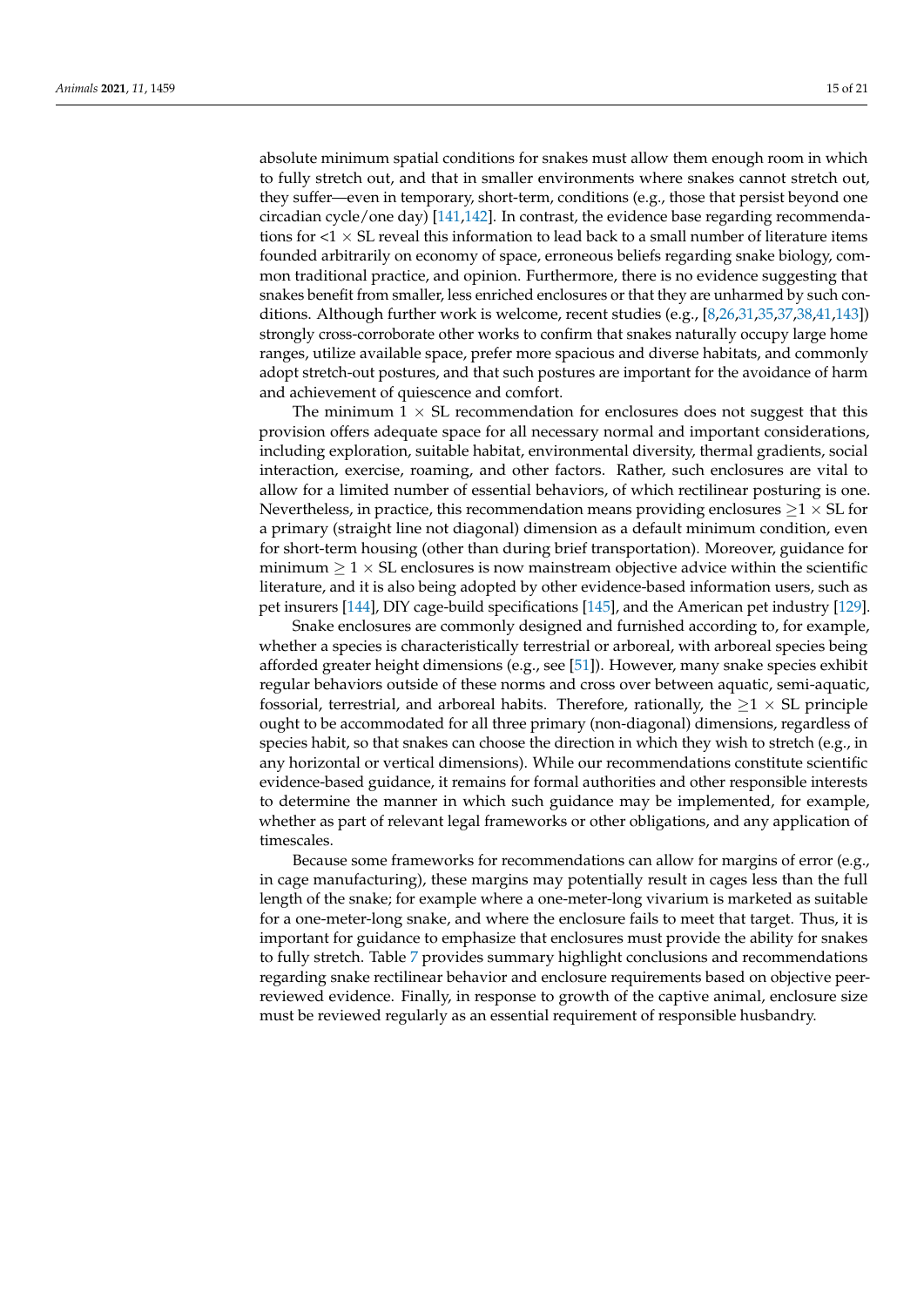<span id="page-15-7"></span>**Table 7.** Summary highlight conclusions and recommendations regarding snake rectilinear (straight line/stretched out) behavior and enclosure requirements based on peer-reviewed evidence.

- 1. Rectilinear behavior is normal, distinct, and common across snake species.
- 2. Rectilinear behavior is essential and fundamental to snake health and welfare.
- 3. Snakes prefer larger and naturalistic environments, including in which they can fully stretch.
- 4. Snakes exhibit greater manifestations of behavioral, psychological, and clinical signs relating to stress and debilitation in enclosures in which they cannot fully stretch, both in short-term and long-term conditions.
- 5. No evidence found to suggest that snakes are unharmed by enclosures where they cannot fully stretch.
- 6. Evidence-base for recommendations  $< 1 \times SL$  is minimal and unscientific.
- 7. Evidence-base for recommendations  $>1 \times SL$  is robust and scientific.
- 8. Scientific evidence for snakes needing to fully stretch in enclosures appears greater than that accepted for dogs, cats, and birds.
- 9. Objective scientific research and guidance determines that snakes must be able to fully stretch in all conditions, other than during, for example, essential brief transportation.
- 10. Scientific evidence-based recommendations for providing enclosures allowing snakes to fully stretch now constitute mainstream guidance information and good practice.
- 11. Snakes should be provided with environments that allow them to fully stretch their bodies in all three enclosure dimensions as a minimum, including in short-term situations.

**Author Contributions:** Conceptualization and study design: C.W., R.G., C.S., T.J.H., P.C.A., A.-E.N., A.P., M.A., A.M.-S., V.C.; Literature research and review: C.W., R.G., C.S.; P.C.A., A.-E.N., A.M.-S., V.C., M.W.; Initial draft: C.W., R.G., C.S., T.J.H., P.C.A., A.J.L.L.; Edits and re-drafts: C.W., R.G., C.S., T.J.H., P.C.A., A.J.L.L., M.J., A.-E.N., A.P., M.A., A.M.-S., V.C., M.W., E.N., A.W. (Adrian Walton), M.S.; Tables, figures, additional citations: C.W., C.S., P.C.A., A.W. (Adrian Walton), A.M.-S., V.C., S.G., M.W., K.M., A.W. (Alix Wilson), A.W. (Alexandra Whittaker) All authors have read and agreed to the published version of the manuscript.

**Funding:** This research received no external funding.

**Institutional Review Board Statement:** None.

**Data Availability Statement:** All data are included in the article.

**Acknowledgments:** The authors are grateful to Advocates for Snake Preservation, Doyne Wrealli, Dia Goode, and Stacey Brown for their contribution to the open access charge for this article.

**Conflicts of Interest:** The authors declare no conflict of interest.

## **References**

- <span id="page-15-0"></span>1. O'Rourke, D.P.; Cox, J.D.; Baumann, D.P. Nontraditional Species. In *Management of Animal Care and Use Programs in Research, Education, and Testing*, 2nd ed.; Weichbrod, R., Thompson, G., Norton, J., Eds.; CRC Press/Taylor & Francis: Boca Raton, FL, USA, 2018.
- 2. Warwick, C. The morality of the reptile "pet" trade. *J. Anim. Ethics* **2014**, *4*, 74–94. [\[CrossRef\]](http://doi.org/10.5406/janimalethics.4.1.0074)
- <span id="page-15-2"></span>3. Mendyk, R.W. Challenging folklore reptile husbandry in zoological parks. In *Zoo Animals: Husbandry, Welfare and Public Interactions*; Berger, M., Corbett, S., Eds.; Nova Science Publishers: Hauppauge, NY, USA, 2018; pp. 265–292.
- <span id="page-15-1"></span>4. Marshall, B.M.; Strine, C.; Hughes, A.C. Thousands of reptile species threatened by under-regulated global trade. *Nat. Commun.* **2020**, *11*. [\[CrossRef\]](http://doi.org/10.1038/s41467-020-18523-4) [\[PubMed\]](http://www.ncbi.nlm.nih.gov/pubmed/32994397)
- <span id="page-15-3"></span>5. Mendyk, R.W.; Warwick, C. Arbitrary husbandry practices and misconceptions. In *Health and Welfare of Captive Reptiles*, 2nd ed.; Warwick, C., Arena, P.C., Burghardt, G.M., Eds.; Springer: Cham, Switzerland, in press.
- <span id="page-15-4"></span>6. Jessop, M.; Pilny, A.; Warwick, C.; Whitehead, M. Evidential thresholds for species suitability. In *Health and Welfare of Captive Reptiles*, 2nd ed.; Warwick, C., Arena, P.C., Burghardt, G.M., Eds.; Springer: Cham, Switzerland, in press.
- <span id="page-15-5"></span>7. Burghardt, G.M. Environmental enrichment and cognitive complexity in reptiles and amphibians: Concepts, review, and implications for captive populations. *Appl. Anim. Behav. Sci.* **2013**, *147*, 286–298. [\[CrossRef\]](http://doi.org/10.1016/j.applanim.2013.04.013)
- <span id="page-15-6"></span>8. Warwick, C.; Arena, P.; Steedman, C. Spatial considerations for captive snakes. *J. Vet. Behav.* **2019**, *30*, 37–48. [\[CrossRef\]](http://doi.org/10.1016/j.jveb.2018.12.006)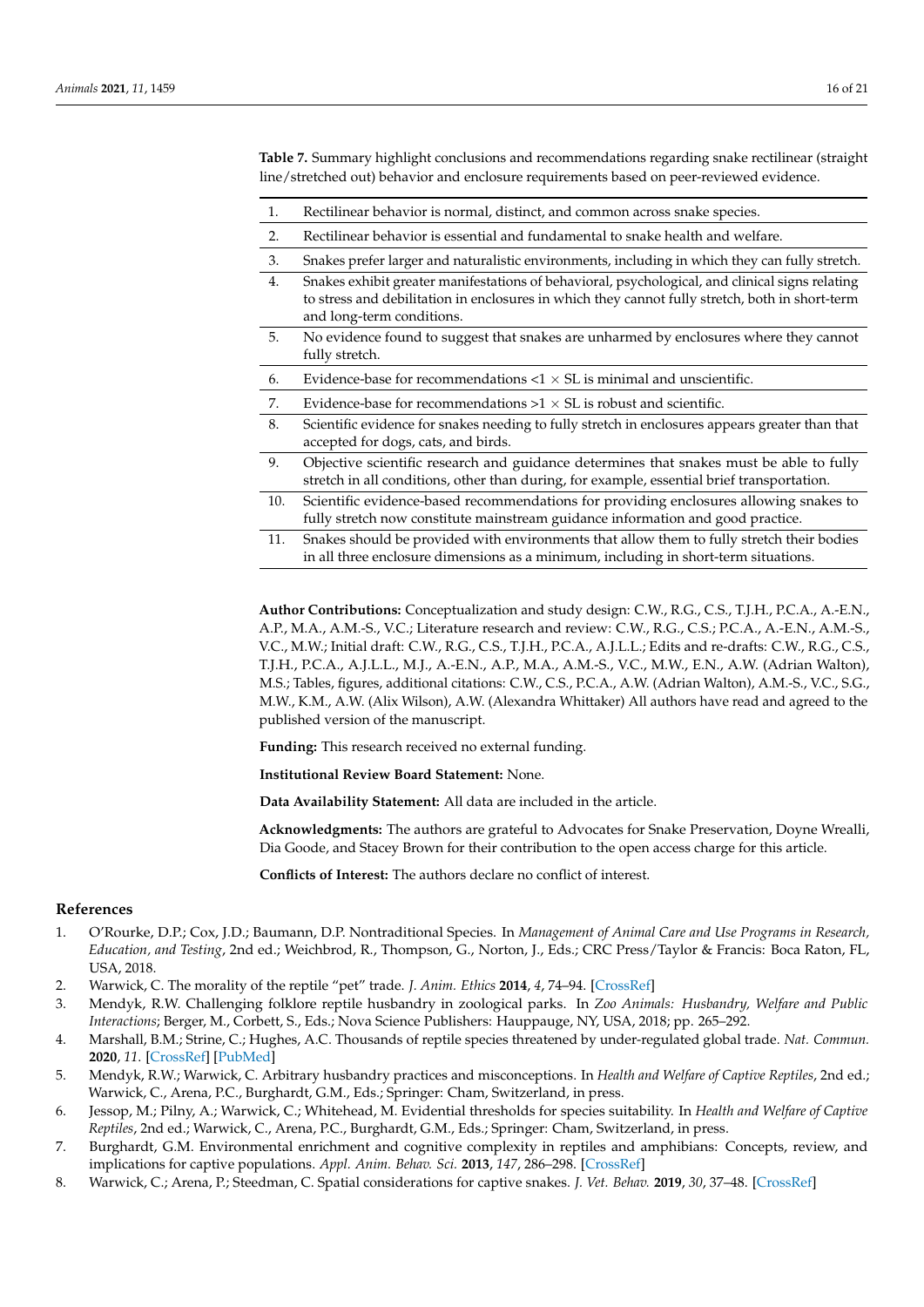- <span id="page-16-0"></span>9. Howell, T.J.; Warwick, C.; Bennett, P.C. Self-reported snake management practices among owners in Victoria, Australia. *Vet. Rec.* **2020**. [\[CrossRef\]](http://doi.org/10.1136/vr.105409)
- <span id="page-16-1"></span>10. Lillywhite, H.B.; Gatten, R.E. Physiology and functional anatomy. In *Health and Welfare of Captive Reptiles*; Warwick, C., Frye, F.L., Murphy, J.B., Eds.; Chapman & Hall: London, UK, 1995; pp. 5–31.
- <span id="page-16-14"></span>11. Gillingham, J.C. Normal behaviour. In *Health and Welfare of Captive Reptiles*; Warwick, C., Frye, F.L., Murphy, J.B., Eds.; Chapman & Hall: London, UK, 1995; pp. 131–164.
- 12. Matsubara, S.; Deeming, D.C.; Wilkinson, A. Cold-blooded cognition: New directions in reptile cognition. *Curr. Opin. Behav. Sci.* **2017**, *16*, 126–130. [\[CrossRef\]](http://doi.org/10.1016/j.cobeha.2017.06.006)
- 13. Font, E. Squamate Cognition. In *Encyclopedia of Animal Cognition and Behavior*; Vonk, J., Shackelford, T., Eds.; Springer International Publishing: Cham, Swithzerland, 2020; pp. 1–10.
- 14. Font, E.; Burghardt, G.M.; Leal, M. The brain and cognition. In *Health and Welfare of Captive Reptiles*, 2nd ed.; Warwick, C., Arena, P.C., Burghardt, G.M., Eds.; Springer: Cham, Switzerland, in press.
- <span id="page-16-12"></span>15. Gillingham, J.C.; Clark, D.L. Normal behaviour. In *Health and Welfare of Captive Reptiles*, 2nd ed.; Warwick, C., Arena, P.C., Burghardt, G.M., Eds.; Springer: Cham, Switzerland, in press.
- <span id="page-16-2"></span>16. Lillywhite, H.B. Physiology and functional anatomy. In *Health and Welfare of Captive Reptiles*, 2nd ed.; Warwick, C., Arena, P.C., Burghardt, G.M., Eds.; Springer: Cham, Switzerland, in press.
- <span id="page-16-3"></span>17. Lambert, H.; Carder, G.; D'Cruze, N. Given the Cold Shoulder: A Review of the Scientific Literature for Evidence of Reptile Sentience. *Animals* **2019**, *9*, 821. [\[CrossRef\]](http://doi.org/10.3390/ani9100821)
- <span id="page-16-4"></span>18. Learmonth, M.J. The Matter of Non-Avian Reptile Sentience, and Why It "Matters" to Them: A Conceptual, Ethical and Scientific Review. *Animals* **2020**, *10*, 901. [\[CrossRef\]](http://doi.org/10.3390/ani10050901) [\[PubMed\]](http://www.ncbi.nlm.nih.gov/pubmed/32455969)
- <span id="page-16-5"></span>19. Dawkins, M.S. From an animal's point of view: Motivation, fitness, and animal welfare. *Behav. Brain Sci.* **1990**, *13*. [\[CrossRef\]](http://doi.org/10.1017/S0140525X00077104)
- 20. Broom, D.M. Indicators of poor welfare. *Br. Vet. J.* **1986**, *142*, 524–526. [\[CrossRef\]](http://doi.org/10.1016/0007-1935(86)90109-0)
- <span id="page-16-7"></span>21. Broom, D.M. Animal welfare: Concepts and measurement. *J. Anim. Sci.* **1991**, *69*, 4167–4175. [\[CrossRef\]](http://doi.org/10.2527/1991.69104167x) [\[PubMed\]](http://www.ncbi.nlm.nih.gov/pubmed/1778832)
- <span id="page-16-6"></span>22. Mendl, M.; Mason, G.; Paul, E. Animal welfare science. In *APA Handbook of Comparative Psychology*; Call, J., Burghardt, G.M., Pepperberg, I.M., Snowdon, C.T., Zentall, T., Eds.; American Psychological Association: Washington, DC, USA, 2017; Volume 2, pp. 793–811.
- <span id="page-16-8"></span>23. Farm Animal Welfare Council. Farm Animal Welfare Council Press Statement. 1979. Available online: [https://webarchive.](https://webarchive.nationalarchives.gov.uk/20121010012428/) [nationalarchives.gov.uk/20121010012428/](https://webarchive.nationalarchives.gov.uk/20121010012428/) or <http://www.fawc.org.uk/pdf/fivefreedoms1979.pdf> (accessed on 23 February 2020).
- <span id="page-16-9"></span>24. Farm Animal Welfare Council. Farm Animal Welfare in Great Britain: Past, Present and Future. 2009. Available online: [https://assets.publishing.service.gov.uk/government/uploads/system/uploads/attachment\\_data/file/319292/Farm\\_](https://assets.publishing.service.gov.uk/government/uploads/system/uploads/attachment_data/file/319292/Farm_Animal_Welfare_in_Great_Britain_-_Past__Present_and_Future.pdf) [Animal\\_Welfare\\_in\\_Great\\_Britain\\_-\\_Past\\_\\_Present\\_and\\_Future.pdf](https://assets.publishing.service.gov.uk/government/uploads/system/uploads/attachment_data/file/319292/Farm_Animal_Welfare_in_Great_Britain_-_Past__Present_and_Future.pdf) (accessed on 11 May 2021).
- <span id="page-16-10"></span>25. Mellor, D.J. Operational details of the five domains model and its key applications to the assessment and management of animal welfare. *Animals* **2017**, *7*, 60. [\[CrossRef\]](http://doi.org/10.3390/ani7080060) [\[PubMed\]](http://www.ncbi.nlm.nih.gov/pubmed/28792485)
- <span id="page-16-11"></span>26. Hollandt, T.; Baur, M.; Wöhr, C. Animal-appropriate housing of ball pythons (Python regius)—Behavior-based evaluation of two types of housing systems. *bioRxiv* **2021**. [\[CrossRef\]](http://doi.org/10.1101/2021.02.02.429328)
- <span id="page-16-13"></span>27. Warwick, C. Psychological and behavioural principles and problems. In *Health and Welfare of Captive Reptiles*, 2nd ed.; Warwick, C., Arena, P.C., Burghardt, G.M., Eds.; Springer: Cham, Switzerland, in press.
- <span id="page-16-15"></span>28. Warwick, C. Psychological and behavioural principles and problems. In *Health and Welfare of Captive Reptiles*; Warwick, C., Frye, F.L., Murphy, J.B., Eds.; Chapman & Hall: London, UK, 1995; pp. 205–238.
- <span id="page-16-16"></span>29. Gangloff, E.; Greenberg, N.B. Biology of stress. In *Health and Welfare of Captive Reptiles*, 2nd ed.; Warwick, C., Arena, P.C., Burghardt, G.M., Eds.; Springer: Cham, Switzerland, in press.
- <span id="page-16-17"></span>30. Jayne, B.C. What defines different modes of snake locomotion? *Integr. Comp. Biol.* **2020**, *60*, 156–170. [\[CrossRef\]](http://doi.org/10.1093/icb/icaa017)
- <span id="page-16-18"></span>31. Cargill, B.; Rooney, N.; Benato, L. A survey exploring the impact of housing and husbandry on pet snake welfare. submitted.
- <span id="page-16-19"></span>32. Warwick, C.; Steedman, C. Naturalistic versus clinical environments in husbandry and research. In *Health and Welfare of Captive Reptiles*; Warwick, C., Frye, F.L., Murphy, J.B., Eds.; Chapman & Hall: London, UK, 1995; pp. 113–130.
- 33. Almli, L.M.; Burghardt, G.M. Environmental enrichment alters the behavioral profile of ratsnakes (Elaphe). *J. Appl. Anim. Welf. Sci.* **2006**, *9*, 85–109. [\[CrossRef\]](http://doi.org/10.1207/s15327604jaws0902_1) [\[PubMed\]](http://www.ncbi.nlm.nih.gov/pubmed/16956315)
- <span id="page-16-20"></span>34. Warwick, C.; Arena, P.; Lindley, S.; Jessop, M.; Steedman, C. Assessing reptile welfare using behavioural criteria. *In Practice* **2013**, *35*, 123–131. [\[CrossRef\]](http://doi.org/10.1136/inp.f1197)
- <span id="page-16-24"></span>35. Rose, P.; Evans, C.; Coffin, R.; Miller, R.; Nash, S. Using student-centred research to evidence-base exhibition of reptiles and amphibians: Three species-specific case studies. *J. Zoo Aquar. Res.* **2014**, *2*, 25–32. [\[CrossRef\]](http://doi.org/10.19227/jzar.v2i1.23)
- <span id="page-16-21"></span>36. Cadenas, V.; Silvestre, A.M. La etología como herramienta para entender la sintiencia y las emociones en los reptiles. *Clinetovet Revista Clínica de Etología Veterinaria* **2020**, *16*, 10–17.
- <span id="page-16-22"></span>37. Loughman, Z.J. Utilization of Natural History Information in Evidence based Herpetoculture: A Proposed Protocol and Case Study with Hydrodynastes gigas (False Water Cobra). *Animals* **2020**, *10*, 2021. [\[CrossRef\]](http://doi.org/10.3390/ani10112021)
- <span id="page-16-23"></span>38. Spain, M.S.; Fuller, G.; Allard, S.M. Effects of Habitat Modifications on Behavioral Indicators of Welfare for Madagascar Giant Hognose Snakes (Leioheterodon madagascariensis). *Anim. Behav. Cogn.* **2020**, *7*, 70–81. [\[CrossRef\]](http://doi.org/10.26451/abc.07.01.06.2020)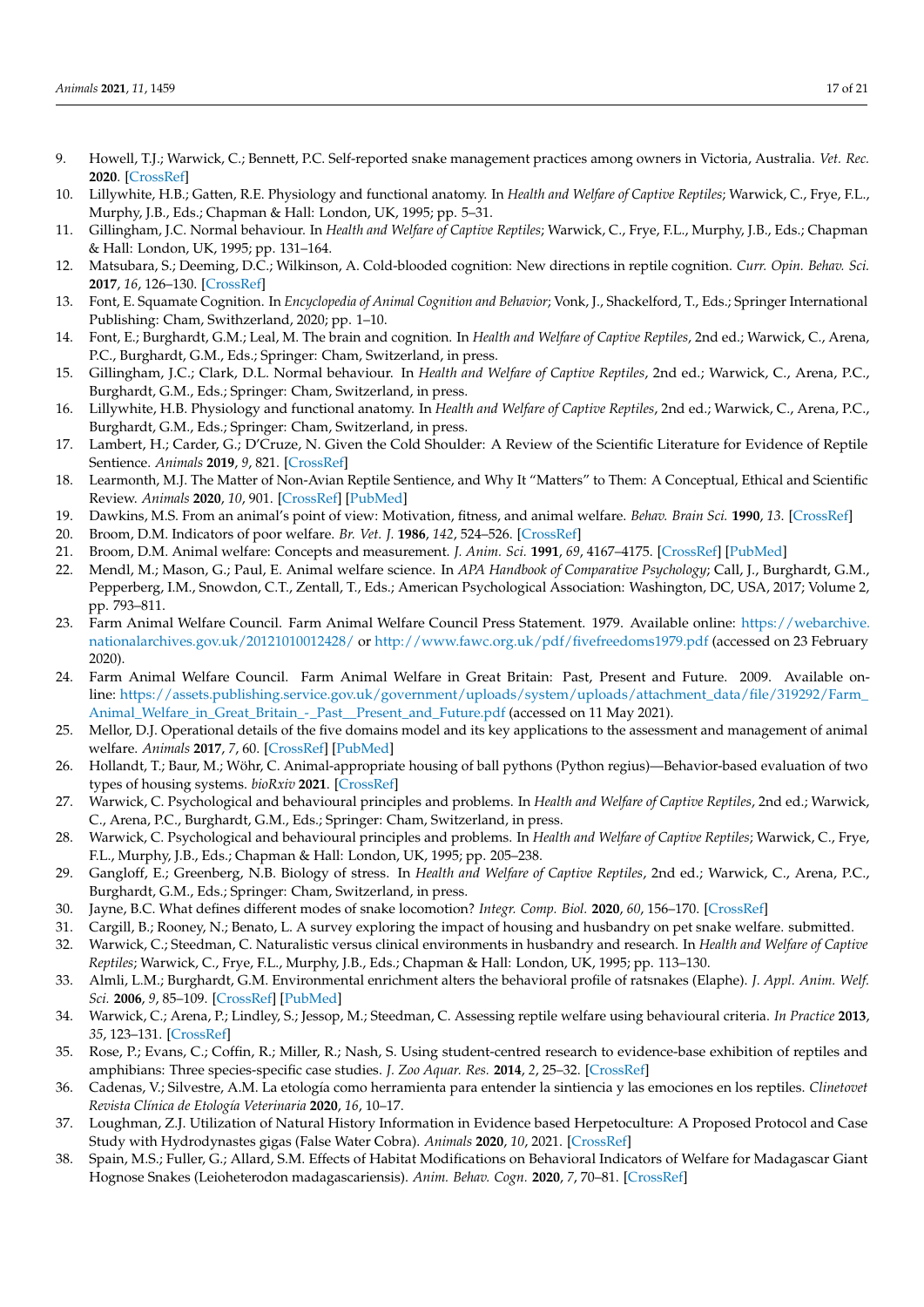- <span id="page-17-1"></span>39. Arena, P.C.; Warwick, C. Spatial and thermal considerations. In *Health and Welfare of Captive Reptiles*, 2nd ed.; Warwick, C., Arena, P.C., Burghardt, G.M., Eds.; Springer: Cham, Switzerland, in press.
- <span id="page-17-15"></span>40. Warwick, C.; Steedman, C. Naturalistic versus unnaturalistic environments. In *Health and Welfare of Captive Reptiles*, 2nd ed.; Warwick, C., Arena, P.C., Burghardt, G.M., Eds.; Springer: Cham, Switzerland, in press.
- <span id="page-17-0"></span>41. Hoehfurtner, T.; Wilkinson, A.; Nagabaskaran, G.; Burman, O.H.P. Does the provision of environmental enrichment affect the behaviour and welfare of captive snakes? *Appl. Anim. Behav. Sci.* **2021**, 239. [\[CrossRef\]](http://doi.org/10.1016/j.applanim.2021.105324)
- <span id="page-17-2"></span>42. Chiszar, D.; Tomlinson, W.T.; Smith, H.M.; Murphy, J.B.; Radcliffe, C.W. Behavioural consequences of husbandry manipulations: Indicators of arousal, quiescence and environmental awareness. In *Health and Welfare of Captive Reptiles*; Warwick, C., Frye, F.L., Murphy, J.B., Eds.; Chapman & Hall: London, UK, 1995; pp. 186–204.
- <span id="page-17-3"></span>43. Divers, S. Basic reptile husbandry, history taking and clinical examination. *Practice* **1996**, *18*, 51–65. [\[CrossRef\]](http://doi.org/10.1136/inpract.18.2.51)
- <span id="page-17-4"></span>44. Astley, H.C.; Jayne, B.C. Effects of perch diameter and incline on the kinematics, performance and modes of arboreal locomotion of corn snakes (Elaphe guttata). *J. Exp. Biol.* **2007**, *210*, 3862–3872. [\[CrossRef\]](http://doi.org/10.1242/jeb.009050) [\[PubMed\]](http://www.ncbi.nlm.nih.gov/pubmed/17951427)
- <span id="page-17-5"></span>45. Cannon, M.; Johnson, R. Handling and nursing reptiles. In Proceedings of the Australian Veterinary Association NSW Division Regional Conference 2011 Practical Emergency, Tamworth, NSW, Australia, 16–18 September 2011.
- <span id="page-17-6"></span>46. Barten, S.; Fleming, G. Current herpetologic husbandry and products. In *Current Therapy in Reptile Medicine & Surgery*; Mader, D.R., Divers, S.J., Eds.; Elsevier: Amsterdam, The Netherlands, 2014; pp. 2–12.
- <span id="page-17-7"></span>47. Jepson, L. Inspecting pet shops. *Practice* **2015**, *37*, 333–346. [\[CrossRef\]](http://doi.org/10.1136/inp.h3396)
- <span id="page-17-8"></span>48. Wilkinson, S.L. Reptile wellness management. *Vet. Clin. Exot. Anim. Pract.* **2015**, *18*, 281–304. [\[CrossRef\]](http://doi.org/10.1016/j.cvex.2015.01.001)
- <span id="page-17-9"></span>49. Divers, S. Management of reptiles. In *MSD Veterinary Manual*; Merck Sharp & Dohme: Kenilworth, NJ, USA, 2018.
- <span id="page-17-10"></span>50. Warwick, C.; Jessop, M.; Arena, P.; Pilny, A.; Steedman, C. Guidelines for Inspection of Companion and Commercial Animal Establishments. *Front. Vet. Sci.* **2018**, *5*, 151. [\[CrossRef\]](http://doi.org/10.3389/fvets.2018.00151) [\[PubMed\]](http://www.ncbi.nlm.nih.gov/pubmed/30035114)
- <span id="page-17-11"></span>51. Rossi, J.V. General husbandry and management. In *Mader's Reptile and Amphibian Medicine and Surgery*; Mader, D.R., Ed.; Elsevier: New York, NY, USA, 2019; pp. 109–130.e101.
- <span id="page-17-12"></span>52. D'Cruze, N.; Paterson, S.; Green, J.; Megson, D.; Warwick, C.; Coulthard, E.; Norrey, J.; Auliya, M.; Carder, G. Dropping the Ball? The Welfare of Ball Pythons Traded in the EU and North America. *Animals* **2020**, *10*, 413. [\[CrossRef\]](http://doi.org/10.3390/ani10030413)
- <span id="page-17-13"></span>53. Hedley, J. Boas and Pythons. In *Handbook of Exotic Pet Medicine*; Kubiak, M., Ed.; John Wiley & Sons Ltd: Hoboken, NJ, USA, 2020; pp. 305–325.
- <span id="page-17-14"></span>54. Kubiak, M. Corn Snakes. In *Handbook of Exotic Pet Medicine*; Kubiak, M., Ed.; John Wiley & Sons Ltd: Hoboken, NJ, USA, 2020; pp. 283–304.
- <span id="page-17-16"></span>55. Barnard, S.M. *Reptile keeper's Handbook*; Krieger Pub. Co.: Malabar, FL, USA, 1996.
- <span id="page-17-17"></span>56. De Vosjoli, P. Designing environments for captive amphibians and reptiles. *Vet. Clin. N. Am. Exot. Anim. Pract.* **1999**, *2*, 43–68. [\[CrossRef\]](http://doi.org/10.1016/S1094-9194(17)30139-1)
- <span id="page-17-18"></span>57. Griswold, W.G. Captive Care and Breeding of the Corn Snake, Elaphe guttata. *J. Herpetol. Med. Surg.* **2001**, *11*, 35–40. [\[CrossRef\]](http://doi.org/10.5818/1529-9651.11.4.35)
- <span id="page-17-19"></span>58. Varga, M. Captive maintenance. In *BSAVA Manual of Reptiles*; BSAVA Library: Gloucester, UK, 2019; pp. 36–48.
- <span id="page-17-20"></span>59. Taylor, E.N.; Diele-Viegas, L.M.; Gangloff, E.J.; Hall, J.M.; Halpern, B.; Massey, M.D.; Rödder, D.; Rollinson, N.; Spears, S.; Sun, B.J.; et al. The thermal ecology and physiology of reptiles and amphibians: A user's guide. *J. Exp. Zool. A Ecol. Integr. Physiol.* **2021**, *335*, 13–44. [\[CrossRef\]](http://doi.org/10.1002/jez.2396)
- <span id="page-17-21"></span>60. Todd, B.D.; Nowakowski, A.J. Ectothermy and the macroecology of home range scaling in snakes. *Glob. Ecol. Biogeogr.* **2021**, *30*, 262–276. [\[CrossRef\]](http://doi.org/10.1111/geb.13225)
- <span id="page-17-22"></span>61. Benn, A.L.; McLelland, D.J.; Whittaker, A.L. A Review of Welfare Assessment Methods in Reptiles, and Preliminary Application of the Welfare Quality® Protocol to the Pygmy Blue-Tongue Skink, Tiliqua adelaidensis, Using Animal-Based Measures. *Animals* **2019**, *9*, 27. [\[CrossRef\]](http://doi.org/10.3390/ani9010027)
- <span id="page-17-23"></span>62. RSPCA. Royal Python Care. 2019. Available online: <https://www.rspca.org.uk/adviceandwelfare/pets/other/royalpython> (accessed on 16 July 2020).
- 63. RSPCA. Kingsnake Care. 2019. Available online: [https://www.rspca.org.uk/documents/1494939/0/Kingsnake+Care+Sheet+](https://www.rspca.org.uk/documents/1494939/0/Kingsnake+Care+Sheet+%28PDF+428KB%29.pdf/68803002-303c-4c66-4cb4-06cfb59ac7e1?version=1.0&t=1556101219948&download=true) [%28PDF+428KB%29.pdf/68803002-303c-4c66-4cb4-06cfb59ac7e1?version=1.0&t=1556101219948&download=true](https://www.rspca.org.uk/documents/1494939/0/Kingsnake+Care+Sheet+%28PDF+428KB%29.pdf/68803002-303c-4c66-4cb4-06cfb59ac7e1?version=1.0&t=1556101219948&download=true) (accessed on 11 December 2020).
- 64. RSPCA. Corn Snake Care. 2019. Available online: <https://www.rspca.org.uk/adviceandwelfare/pets/other/cornsnake> (accessed on 11 December 2020).
- <span id="page-17-24"></span>65. RSPCA. Garter Snake Care. 2019. Available online: <https://www.rspca.org.uk/adviceandwelfare/pets/other> (accessed on 11 December 2020).
- <span id="page-17-25"></span>66. Bacon, H. Behaviour-based husbandry—A holistic approach to the management of abnormal repetitive behaviors. *Animals* **2018**, *8*, 103. [\[CrossRef\]](http://doi.org/10.3390/ani8070103)
- <span id="page-17-26"></span>67. RVC. Corn Snake Care. 2021. Available online: [https://www.rvc.ac.uk/Media/Default/small-animal/documents/Corn-snake](https://www.rvc.ac.uk/Media/Default/small-animal/documents/Corn-snake-care%20-%20UPDATED.pdf)[care%20-%20UPDATED.pdf](https://www.rvc.ac.uk/Media/Default/small-animal/documents/Corn-snake-care%20-%20UPDATED.pdf) (accessed on 8 March 2021).
- <span id="page-17-27"></span>68. RVC. Royal Python Care. 2021. Available online: [https://www.rvc.ac.uk/Media/Default/Beaumont%20Sainsbury%20Animal%](https://www.rvc.ac.uk/Media/Default/Beaumont%20Sainsbury%20Animal%20Hospital/documents/caring-for-your-royal-python.pdf) [20Hospital/documents/caring-for-your-royal-python.pdf](https://www.rvc.ac.uk/Media/Default/Beaumont%20Sainsbury%20Animal%20Hospital/documents/caring-for-your-royal-python.pdf) (accessed on 8 March 2021).
- <span id="page-17-28"></span>69. Newman, S.J.; Jayne, B.C. Crawling without wiggling: Muscular mechanisms and kinematics of rectilinear locomotion in boa constrictors. *J. Exp. Biol.* **2018**, *221*. [\[CrossRef\]](http://doi.org/10.1242/jeb.166199) [\[PubMed\]](http://www.ncbi.nlm.nih.gov/pubmed/29212845)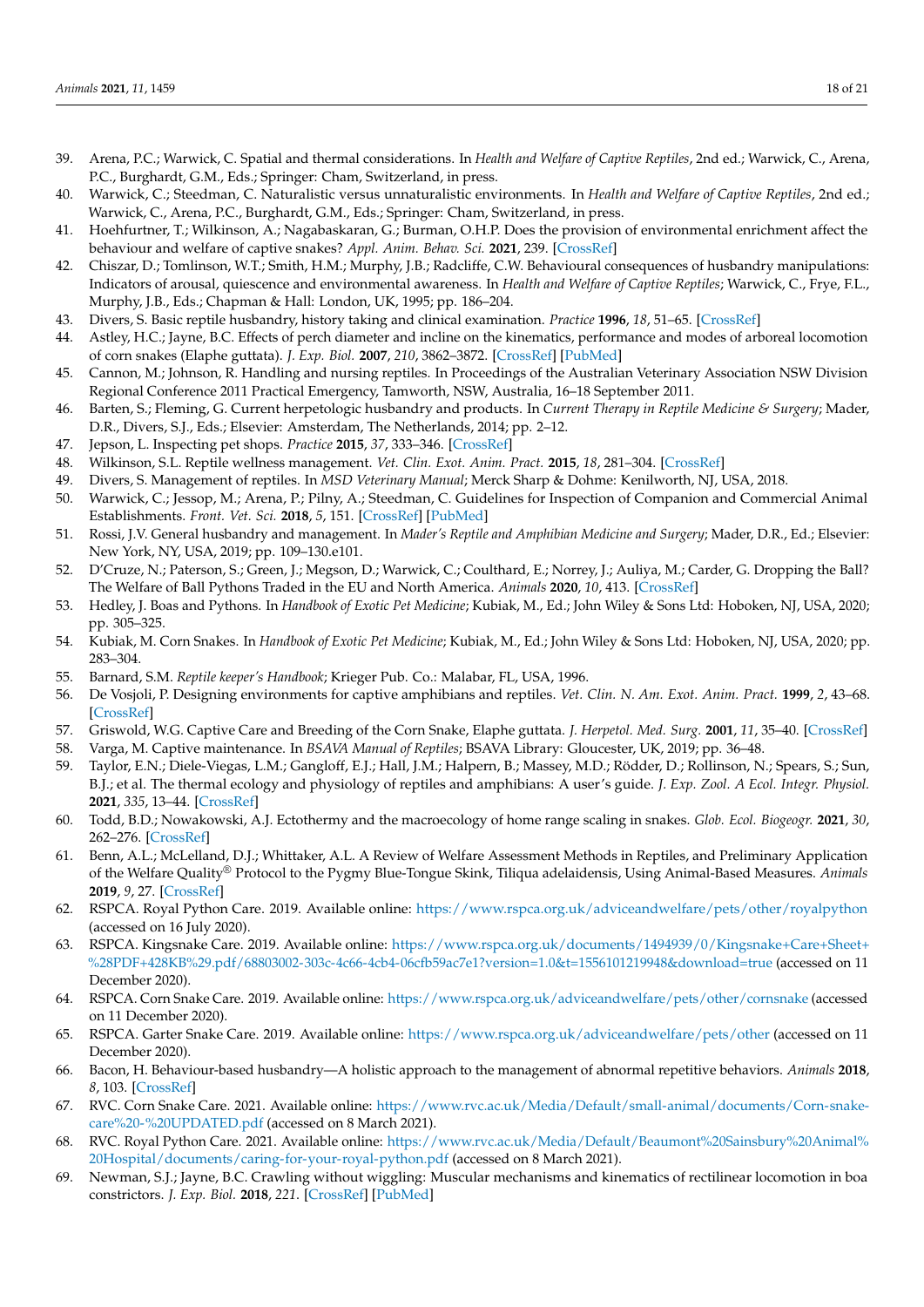- <span id="page-18-0"></span>70. Oonincx, D.; van Leeuwen, J. Evidence-Based Reptile Housing and Nutrition. *Vet. Clin. North. Am. Exot. Anim. Pract.* **2017**, *20*, 885–898. [\[CrossRef\]](http://doi.org/10.1016/j.cvex.2017.04.004)
- <span id="page-18-1"></span>71. De Andrade, D.V. Temperature effects on the metabolism of amphibians and reptiles. In *Amphibian and Reptile Adaptations to the Environment; Interplay between Physiology and Behavior*; de Andrade, D.V., Bevier, C.R., de Carvalho, J.E., Eds.; CRC Press: Boca Raton, FL, USA, 2016; pp. 129–254.
- <span id="page-18-2"></span>72. Sears, M.W.; Angilletta, M.J.; Schuler, M.S.; Borchert, J.; Dilliplane, K.F.; Stegman, M.; Rusch, T.W.; Mitchell, W.A. Configuration of the thermal landscape determines thermoregulatory performance of ectotherms. *Proc. Natl. Acad. Sci. USA* **2016**, *113*, 10595–10600. [\[CrossRef\]](http://doi.org/10.1073/pnas.1604824113) [\[PubMed\]](http://www.ncbi.nlm.nih.gov/pubmed/27601639)
- <span id="page-18-3"></span>73. Hart, K.M.; Cherkiss, M.S.; Smith, B.J.; Mazzotti, F.J.; Fujisaki, I.; Snow, R.W.; Dorcas, M.E. Home range, habitat use, and movement patterns of non-native Burmese pythons in Everglades National Park, Florida, USA. *Anim. Biotelem.* **2015**, *3*. [\[CrossRef\]](http://doi.org/10.1186/s40317-015-0022-2)
- <span id="page-18-4"></span>74. BVZS. *Pet Shop Inspection Guidance Notes*; BVZS: London, UK, 2014; p. 2.
- <span id="page-18-5"></span>75. Hedley, J. Snakes: Husbandry and common health problems. Vet. Times, November, 2014. Available online: [https://www.](https://www.vettimes.co.uk/article/snakes-husbandry-and-common-health-problems/) [vettimes.co.uk/article/snakes-husbandry-and-common-health-problems/](https://www.vettimes.co.uk/article/snakes-husbandry-and-common-health-problems/) (accessed on 11 May 2021).
- <span id="page-18-6"></span>76. Hyslop, N.L.; Meyers, J.M.; Cooper, R.J.; Stevenson, D.J. Effects of body size and sex of Drymarchon couperi (Eastern Indigo Snake) on habitat use, movements, and home range size in Georgia. *J. Wildl. Manag.* **2014**, *78*, 101–111. [\[CrossRef\]](http://doi.org/10.1002/jwmg.645)
- <span id="page-18-7"></span>77. Martínez-Silvestre, A. How to assess stress in reptiles. *J. Exot. Pet Med.* **2014**, *23*, 240–243. [\[CrossRef\]](http://doi.org/10.1053/j.jepm.2014.06.004)
- <span id="page-18-8"></span>78. Miller, G.J.; Smith, L.L.; Johnson, S.A.; Franz, R. Home range size and habitat selection in the Florida Pine Snake (Pituophis melanoleucus mugitus). *Copeia* **2012**, *2012*, 706–713. [\[CrossRef\]](http://doi.org/10.1643/CE-12-054)
- <span id="page-18-9"></span>79. Phillips, C.J.C.; Jiang, Z.; Hatton, A.J.; Tribe, A.; Le Bouar, M.; Guerlin, M.; Murray, P.J. Environmental enrichment for captive Eastern blue-tongue lizards (Tiliqua scincoides). *Anim. Welf.* **2011**, *20*, 377–384.
- <span id="page-18-10"></span>80. Breininger, D.R.; Bolt, M.R.; Legare, M.L.; Drese, J.H.; Stolen, E.D. Factors influencing home-range sizes of eastern indigo snakes in central Florida. *J. Herpetol.* **2011**, *45*, 484–490. [\[CrossRef\]](http://doi.org/10.1670/10-176.1)
- <span id="page-18-11"></span>81. Fernández, J.B.; Smith, J., Jr.; Scolaro, A.; Ibargüengoytía, N.R. Performance and thermal sensitivity of the southernmost lizards in the world, Liolaemus sarmientoi and Liolaemus magellanicus. *J. Therm. Biol.* **2011**, *36*, 15–22. [\[CrossRef\]](http://doi.org/10.1016/j.jtherbio.2010.09.006)
- <span id="page-18-12"></span>82. Baxley, D.L.; Qualls, C.P. Black pine snake (Pituophis melanoleucus lodingi): Spatial ecology and associations between habitat use and prey dynamics. *J. Herpetol.* **2009**, *43*, 284–293. [\[CrossRef\]](http://doi.org/10.1670/08-074R1.1)
- <span id="page-18-13"></span>83. Hamilton, C.M. *Home Range Size and Habitat Selection of Timber Rattlesnakes (Crotalus Horridus) in Southwestern Wisconsin*; University of Wisconsin: Stevens Point, WI, USA, 2009.
- <span id="page-18-14"></span>84. Hu, D.L.; Nirody, J.; Scott, T.; Shelley, M.J. The mechanics of slithering locomotion. *Proc. Natl. Acad. Sci. USA* **2009**, *106*, 10081–10085. [\[CrossRef\]](http://doi.org/10.1073/pnas.0812533106)
- <span id="page-18-15"></span>85. Sperry, J.H.; Taylor, C.A. Habitat use and seasonal activity patterns of the Great Plains Ratsnake (Elaphe guttata emoryi) in central Texas. *Southwest. Nat.* **2008**, *53*, 444–449. [\[CrossRef\]](http://doi.org/10.1894/PAS-05.1)
- <span id="page-18-16"></span>86. Gerald, G.W.; Bailey, M.A.; Holmes, J.N. Movements and activity range sizes of northern pinesnakes (Pituophis melanoleucus melanoleucus) in middle Tennessee. *J. Herpetol.* **2006**, *40*, 503–510. [\[CrossRef\]](http://doi.org/10.1670/0022-1511(2006)40[503:MAARSO]2.0.CO;2)
- <span id="page-18-17"></span>87. RSPCA. The Five Welfare Needs. 2006. Available online: [https://www.rspca.org.uk/whatwedo/endcruelty/changingthelaw/](https://www.rspca.org.uk/whatwedo/endcruelty/changingthelaw/whatwechanged/animalwelfareact) [whatwechanged/animalwelfareact](https://www.rspca.org.uk/whatwedo/endcruelty/changingthelaw/whatwechanged/animalwelfareact) (accessed on 22 February 2020).
- <span id="page-18-18"></span>88. Brito, J.C. Seasonal variation in movements, home range, and habitat use by male Vipera latastei in northern Portugal. *J. Herpetol.* **2003**, *37*, 155–160. [\[CrossRef\]](http://doi.org/10.1670/0022-1511(2003)037[0155:SVIMHR]2.0.CO;2)
- <span id="page-18-19"></span>89. Shine, R.; Shetty, S. Moving in two worlds: Aquatic and terrestrial locomotion in sea snakes (Laticauda colubrina, Laticaudidae). *J. Evol. Biol.* **2001**, *14*, 338–346. [\[CrossRef\]](http://doi.org/10.1046/j.1420-9101.2001.00265.x)
- <span id="page-18-20"></span>90. Greenberg, N. Ethologically informed design in husbandry and research. In *Health and Welfare of Captive Reptiles*; Warwick, C., Frye, F.L., Murphy, J.B., Eds.; Chapman & Hall: London, UK, 1995; pp. 239–262.
- <span id="page-18-21"></span>91. McCracken, H.E. *Husbandry and Diseases of Captive Reptiles*; Royal Melbourne Zoological Gardens: Parkville, Australia, 1994.
- <span id="page-18-22"></span>92. Gillingham, J.C.; Miller, T.J. Reproductive ethology of the Tuatara: Sphenodon punctatus: Applications in captive breeding. *Int. Zoo Yearb.* **1991**, *30*, 157–164. [\[CrossRef\]](http://doi.org/10.1111/j.1748-1090.1991.tb03479.x)
- <span id="page-18-23"></span>93. Hart, B.L. Behavioral adaptations to pathogens and parasites: Five strategies. *Neurosci. Biobehav. Rev.* **1990**, *14*, 273–294. [\[CrossRef\]](http://doi.org/10.1016/S0149-7634(05)80038-7)
- <span id="page-18-24"></span>94. Hart, B.L. Biological basis of the behavior of sick animals. *Neurosci. Biobehav. Rev.* **1988**, *12*, 123–137. [\[CrossRef\]](http://doi.org/10.1016/S0149-7634(88)80004-6)
- <span id="page-18-25"></span>95. Warwick, C. Reptilian ethology in captivity: Observations of some problems and an evaluation of their aetiology. *Appl. Anim. Behav. Sci.* **1990**, *26*. [\[CrossRef\]](http://doi.org/10.1016/0168-1591(90)90082-O)
- <span id="page-18-26"></span>96. Gillingham, J.C. Social behavior. In *Snakes: Ecology and Evolutionary Biology*; Seigel, R.A., Collins, J.T., Novak, S.S., Eds.; Macmillan USA: New York, NY, USA, 1987; pp. 184–209.
- <span id="page-18-27"></span>97. Jayne, B.C. Kinematics of terrestrial snake locomotion. *Copeia* **1986**, 915–927. [\[CrossRef\]](http://doi.org/10.2307/1445288)
- <span id="page-18-28"></span>98. Poucet, B.; Chapuis, N.; Durup, M.; Thinus-Blanc, C. A study of exploratory behavior as an index of spatial knowledge in hamsters. *Anim. Learn. Behav.* **1986**, *14*, 93–100. [\[CrossRef\]](http://doi.org/10.3758/BF03200043)
- <span id="page-18-29"></span>99. Duvall, D.; King, M.; Gutzwiller, K. Behavioral ecology and ethology of the prairie rattlesnake. *Natl. Geogr. Res.* **1985**, *1*, 80–111.
- <span id="page-18-30"></span>100. Gannon, V.; Secoy, D. Seasonal and daily activity patterns in a Canadian population of the prairie rattlesnake, Crotalus viridus viridis. *Can. J. Zool.* **1985**, *63*, 86–91. [\[CrossRef\]](http://doi.org/10.1139/z85-016)
- <span id="page-18-31"></span>101. Burghardt, G.M. Aggregation and species discrimination in newborn snakes. *J. Anim. Psychol.* **1983**, *61*, 89–101. [\[CrossRef\]](http://doi.org/10.1111/j.1439-0310.1983.tb01330.x)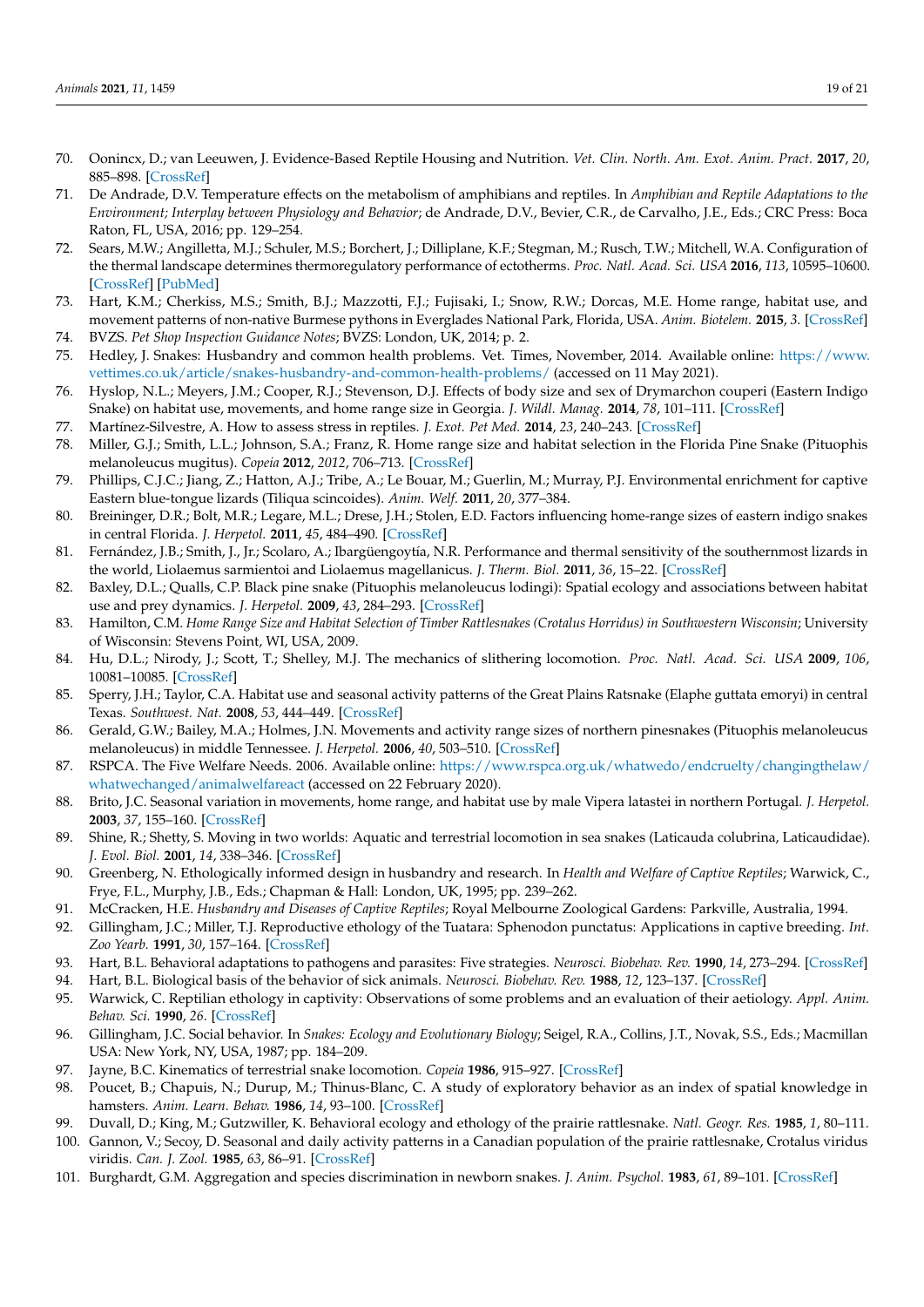- <span id="page-19-0"></span>102. Henderson, R.W. *Ecology and Behavior of Vine Snakes (Ahaetulla, Oxybelis, Thelotornis, Uromacer)*; Milwaukee Public Museum Press: Milwaukee, WI, USA, 1980.
- <span id="page-19-1"></span>103. Gans, C. *Biomechanics: An Approach to Vertebrate Biology*; Lippincott Williams & Wilkins: Philadelphia, PA, USA, 1974.
- <span id="page-19-2"></span>104. Wilz, K.J.; Bolton, R.L. Exploratory behavior in response to the spatial rearrangement of familiar stimuli. *Psychon. Sci.* **1971**, *24*, 117–118. [\[CrossRef\]](http://doi.org/10.3758/BF03331781)
- <span id="page-19-3"></span>105. Hediger, H. *Wild Animals in Captivity*; Butterworth-Heinemann: London, UK, 1950; p. 218.
- <span id="page-19-4"></span>106. Gray, J. The mechanism of locomotion in snakes. *J. Exp. Biol.* **1946**, *23*, 101–120. [\[CrossRef\]](http://doi.org/10.1242/jeb.23.2.101)
- <span id="page-19-5"></span>107. Mosauer, W. On the locomotion of snakes. *Science* **1932**, *76*, 583–585. [\[CrossRef\]](http://doi.org/10.1126/science.76.1982.583) [\[PubMed\]](http://www.ncbi.nlm.nih.gov/pubmed/17842441)
- <span id="page-19-6"></span>108. Kaplan, M. Reptile Housing: Size, Dimension and Lifestyle. 2014. Available online: <http://www.anapsid.org/enclsize.html> (accessed on 19 December 2020).
- <span id="page-19-7"></span>109. NSW. Code of Practice for the Keeping of Reptiles. 2013. Available online: [https://www.environment.nsw.gov.au/-/media/](https://www.environment.nsw.gov.au/-/media/OEH/Corporate-Site/Documents/Licences-and-permits/keeping-private-reptiles-code-of-practice.pdf) [OEH/Corporate-Site/Documents/Licences-and-permits/keeping-private-reptiles-code-of-practice.pdf](https://www.environment.nsw.gov.au/-/media/OEH/Corporate-Site/Documents/Licences-and-permits/keeping-private-reptiles-code-of-practice.pdf) (accessed on 17 December 2020).
- <span id="page-19-8"></span>110. Queensland Government. Code of Practice Captive Reptile and Amphibian Husbandry. Nature Conservation Act 1992. Available online: [https://environment.des.qld.gov.au/\\_\\_data/assets/pdf\\_file/0020/90614/cp-wm-captive-reptile-amphibian-husbandry.](https://environment.des.qld.gov.au/__data/assets/pdf_file/0020/90614/cp-wm-captive-reptile-amphibian-husbandry.pdf) [pdf](https://environment.des.qld.gov.au/__data/assets/pdf_file/0020/90614/cp-wm-captive-reptile-amphibian-husbandry.pdf) (accessed on 11 December 2020).
- <span id="page-19-9"></span>111. Barcelona Regulations. Ordenança de Protecció, Tinença i Venda d'Animals. BOPB de 15 de Septiembre de 2014. Available online: <https://bop.diba.cat/anuncis/antic/022014022793> (accessed on 11 March 2021).
- <span id="page-19-10"></span>112. BVZS. Statement of the British Veterinary Zoological Society's Position on Non-Traditional Companion Animals. 2014. Available online: [https://www.bvzs.org/images/uploads/Statement\\_of\\_the\\_BVZS\\_Position\\_on\\_Non\\_Traditional\\_Companion\\_Animals.](https://www.bvzs.org/images/uploads/Statement_of_the_BVZS_Position_on_Non_Traditional_Companion_Animals.pdf) [pdf](https://www.bvzs.org/images/uploads/Statement_of_the_BVZS_Position_on_Non_Traditional_Companion_Animals.pdf) (accessed on 16 July 2020).
- <span id="page-19-11"></span>113. Arena, P.C.; Crawford, M.; Forbes, N.A.; Frye, F.L.; Grant, R.; Howell, T.; Jessop, M.; Lambiris, A.J.L.; Mancera, K.; Morton, M.; et al. Spatial and Rectilinear Requirements for Comfort, Health and Welfare of Captive Snakes: The Need for Immediate Reinstatement of the '1 × Snake Length' Provision. 2018. Available online: [https://www.vetsurgeon.org/agContent/news/](https://www.vetsurgeon.org/agContent/news/counter-statement-snake-length-name-redacted.pdf) [counter-statement-snake-length-name-redacted.pdf](https://www.vetsurgeon.org/agContent/news/counter-statement-snake-length-name-redacted.pdf) (accessed on 19 December 2020).
- <span id="page-19-12"></span>114. Stidworthy, M.; Doherty, S. Keeping snakes. *Vet. Rec.* **2019**, *184*, 593. [\[CrossRef\]](http://doi.org/10.1136/vr.l2059) [\[PubMed\]](http://www.ncbi.nlm.nih.gov/pubmed/31073004)
- <span id="page-19-13"></span>115. BVA. Tipping the Scales: Pet Snakes Pile on the Pounds due to Diet and Lack of Space, Say Vets. 2020. Available online: [https://www.bva.co.uk/news-and-blog/news-article/tipping-the-scales-pet-snakes-pile-on-the-pounds-due-to-diet](https://www.bva.co.uk/news-and-blog/news-article/tipping-the-scales-pet-snakes-pile-on-the-pounds-due-to-diet-and-lack-of-space-say-vets/)[and-lack-of-space-say-vets/](https://www.bva.co.uk/news-and-blog/news-article/tipping-the-scales-pet-snakes-pile-on-the-pounds-due-to-diet-and-lack-of-space-say-vets/) (accessed on 19 December 2020).
- <span id="page-19-14"></span>116. Raynsford, C. BVA asks potential owners to think twice before getting an exotic pet. *Vet. Rec.* **2020**, *187*, 201. [\[CrossRef\]](http://doi.org/10.1136/vr.m3457)
- <span id="page-19-15"></span>117. Basque Country. Orden de 16 de enero de 2008, del Consejero de Agricultura, Pesca y Alimentación, de Desarrollo del Decreto de Núcleos Zoológicos. BOPV N◦48. Orden 1434. 2008. Available online: [https://www.legegunea.euskadi.eus/x59-preview/es/](https://www.legegunea.euskadi.eus/x59-preview/es/contenidos/orden/bopv200801434/es_def/index.shtml) [contenidos/orden/bopv200801434/es\\_def/index.shtml](https://www.legegunea.euskadi.eus/x59-preview/es/contenidos/orden/bopv200801434/es_def/index.shtml) (accessed on 8 March 2021).
- <span id="page-19-16"></span>118. DEFRA. The Animal Welfare (Licensing of Activities Involving Animals) (England) Regulations 2018. Available online: [https://assets.publishing.service.gov.uk/government/uploads/system/uploads/attachment\\_data/file/880219/selling](https://assets.publishing.service.gov.uk/government/uploads/system/uploads/attachment_data/file/880219/selling-animals-as-pets.pdf)[animals-as-pets.pdf](https://assets.publishing.service.gov.uk/government/uploads/system/uploads/attachment_data/file/880219/selling-animals-as-pets.pdf) (accessed on 12 July 2020).
- <span id="page-19-17"></span>119. Victoria State Government. Code of Practice for the Welfare of Animals—Private Keeping of Reptiles. 2020. Available online: [https://agriculture.vic.gov.au/livestock-and-animals/animal-welfare-victoria/domestic-animals-act/codes-of-practice/](https://agriculture.vic.gov.au/livestock-and-animals/animal-welfare-victoria/domestic-animals-act/codes-of-practice/code-of-practice-for-the-welfare-of-animals-private-keeping-of-reptiles#h2-2) [code-of-practice-for-the-welfare-of-animals-private-keeping-of-reptiles#h2-2](https://agriculture.vic.gov.au/livestock-and-animals/animal-welfare-victoria/domestic-animals-act/codes-of-practice/code-of-practice-for-the-welfare-of-animals-private-keeping-of-reptiles#h2-2) (accessed on 11 December 2020).
- <span id="page-19-18"></span>120. Banks, C. *Keeping Reptiles and Amphibians as Pets*; Thomas Nelson Australia Pty Limited: Sydney, Australia, 1980.
- <span id="page-19-19"></span>121. McCurley, K. *Ball Pythons in Captivity*; ECO/Serpent's Tale NHBD: London, UK, 2006; p. 101.
- <span id="page-19-20"></span>122. Arena, P.C.; Crawford, M.; Forbes, N.A.; Frye, F.L.; Grant, R.; Howell, T.; Jessop, M.; Lambiris, A.J.L.; Mancera, K.; Morton, D.; et al. The need for snakes to fully stretch. *Vet. Rec.* **2018**, *183*, 661. [\[CrossRef\]](http://doi.org/10.1136/vr.k5023)
- <span id="page-19-25"></span>123. Loeb, J. Snakes are the only species not allowed to stretch. *Vet. Rec.* **2018**, *183*, 435. [\[CrossRef\]](http://doi.org/10.1136/vr.k4280)
- 124. Whitehead, M. Keeping snakes. *Vet. Rec.* **2018**, *183*, 571–572. [\[CrossRef\]](http://doi.org/10.1136/vr.k4715)
- 125. Clark, K. Snakes need space to stretch. *Vet. Rec.* **2019**, *184*, 114–115. [\[CrossRef\]](http://doi.org/10.1136/vr.l378)
- 126. Mills, G. Space for snakes debate stretches on. *Vet. Rec.* **2019**, *184*, 170.
- 127. Warwick, C.; Steedman, C.; Arena, P. Keeping snakes. *Vet. Rec.* **2019**, *184*, 417. [\[CrossRef\]](http://doi.org/10.1136/vr.l1387)
- <span id="page-19-27"></span>128. Whitehead, M. Keeping snakes. *Vet. Rec.* **2019**, *184*, 560. [\[CrossRef\]](http://doi.org/10.1136/vr.l1955) [\[PubMed\]](http://www.ncbi.nlm.nih.gov/pubmed/31048527)
- <span id="page-19-21"></span>129. Pet Industry Joint Advisory Council. Caring for Your Snake. 2020. Available online: [https://pijac.org/sites/default/files/pdfs/](https://pijac.org/sites/default/files/pdfs/snake3col031016.pdf) [snake3col031016.pdf](https://pijac.org/sites/default/files/pdfs/snake3col031016.pdf) (accessed on 9 February 2021).
- <span id="page-19-22"></span>130. Abou-Zahr, T. Keeping snakes. *Vet. Rec.* **2018**, *183*, 572–573. [\[CrossRef\]](http://doi.org/10.1136/vr.k4716) [\[PubMed\]](http://www.ncbi.nlm.nih.gov/pubmed/30413584)
- 131. Abou-Zahr, T. Keeping snakes. *Vet. Rec.* **2019**, *184*, 157–158. [\[CrossRef\]](http://doi.org/10.1136/vr.l1446) [\[PubMed\]](http://www.ncbi.nlm.nih.gov/pubmed/30705213)
- 132. Abou-Zahr, T. Keeping snakes. *Vet. Rec.* **2019**, *184*, 505–506. [\[CrossRef\]](http://doi.org/10.1136/vr.l1796)
- <span id="page-19-23"></span>133. Abou-Zahr, T.; (Great Western Exotics, Swindon, UK); DEFRA; (London, UK). Personal communication, 2018.
- <span id="page-19-24"></span>134. Mitchell, M.A. Snakes. In *Manual of Exotic Pet Practice*; Mitchell, M.A., Tully, T.N., Eds.; W.B. Saunders: Saint Louis, MO, USA, 2009; pp. 136–163.
- <span id="page-19-26"></span>135. Martínez-Silvestre, A.; Franklin, S.P. Physical Therapy and Rehabilitation. In *Mader's Reptile and Amphibian Medicine and Surgery*; Mader, D.R., Ed.; Elsevier: New York, NY, USA, 2019; pp. 1232–1239.e1231.